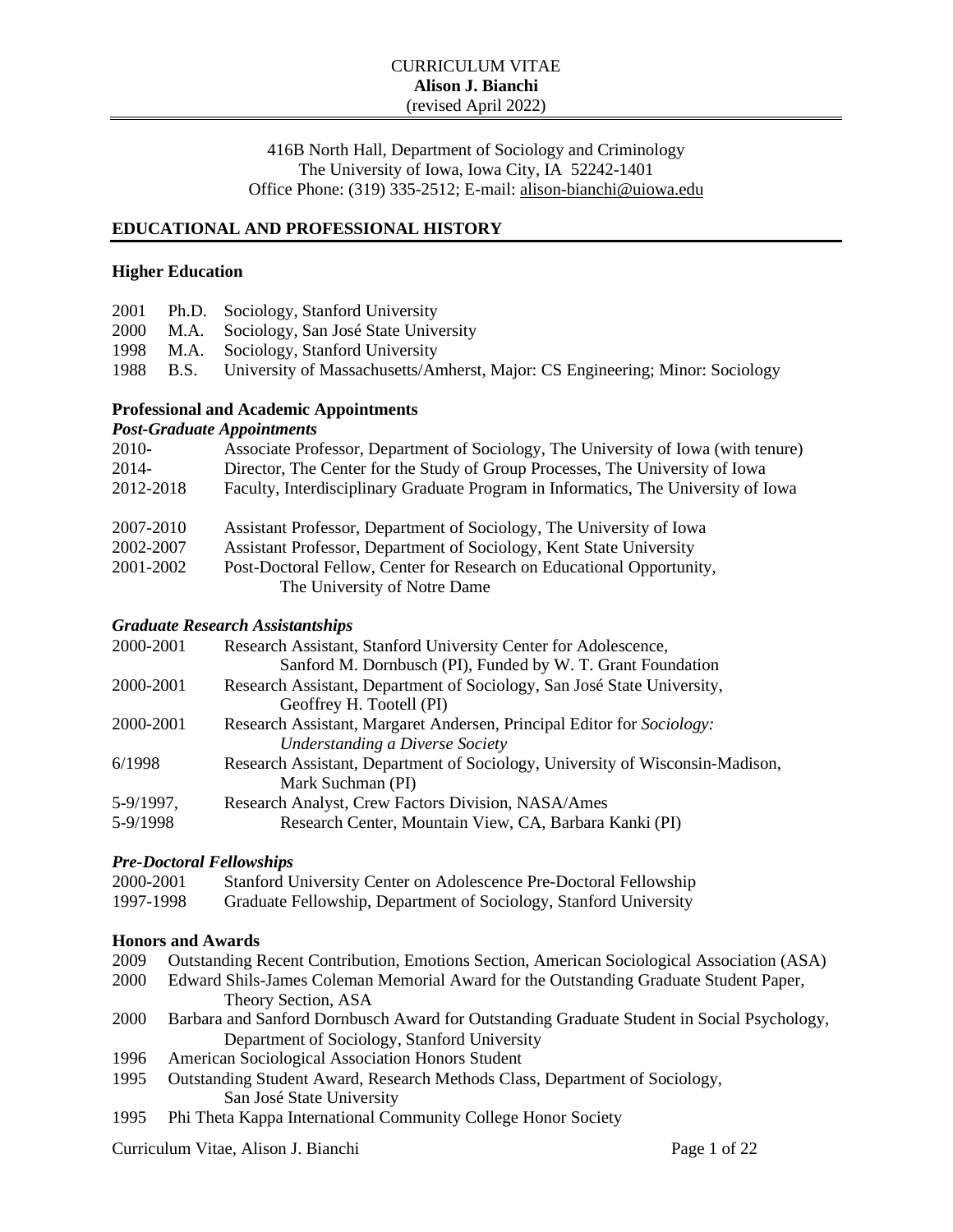- 1994 The National Dean's List 1994-1995, Educational Communications Inc.
- 1983 University of Massachusetts Chancellor's Talent Award Candidate

# **Memberships**

#### *Professional Association Memberships*

| 2007-                                                                   | Member, Social Psychology Section (RC42), International Sociological Association   |  |  |  |
|-------------------------------------------------------------------------|------------------------------------------------------------------------------------|--|--|--|
| 1996-                                                                   | Member, American Sociological Association; Section Memberships: Social Psychology, |  |  |  |
|                                                                         | Emotions, Mathematical Sociology, Theory                                           |  |  |  |
| $2011 -$                                                                | Member, Eastern Sociological Society                                               |  |  |  |
| 2008-                                                                   | Member, Midwestern Sociological Society                                            |  |  |  |
| 2002-                                                                   | Member, North Central Sociological Association                                     |  |  |  |
| 2000-                                                                   | Member, Pacific Sociological Association                                           |  |  |  |
| $2001 -$                                                                | Member, Southern Sociological Society                                              |  |  |  |
| 1996-1999                                                               | Member, West Coast Small Groups Conference                                         |  |  |  |
| Listings:                                                               |                                                                                    |  |  |  |
| 2007-2008                                                               | Madison's Who's Who in America                                                     |  |  |  |
| $\bigwedge \bigwedge \bigwedge \bigwedge \bigwedge \bigwedge \bigwedge$ |                                                                                    |  |  |  |

| $2001 - 2008$ | Magison s who s who in America                         |
|---------------|--------------------------------------------------------|
| 2006-2007     | Marquis Who's Who in America, 61 <sup>st</sup> edition |
| 2006-2007     | Empire Who's Who in Executives and Professionals       |
| 2004-2005     | United Who's Who in America                            |
| 2004-2005     | Who's Who in Social Sciences Higher Education          |
|               |                                                        |

# **SCHOLARSHIP**

### **Refereed Journal Articles**

- 2022 Popovaite, Inga and Alison J. Bianchi. "Walking on 'Mars': Gendered Group Processes in Space Analog Missions." *Journal of Human Performance in Extreme Environments* 17(1): Article 1.
- 2020 Bianchi, Alison J. and Robert K. Shelly. "Sentiments as Status Processes? A Theoretical Reformulation from the Expectation States Tradition." *Sociological Theory* 38(3):217-235.
- 2016 Biagas, David and Alison J. Bianchi. "The Latin Americanization Thesis: An Expectation States Approach." *Social Forces* 94(3):1335-1358.

Bianchi, Alison J. Alexander M. Ruch, Michael J. Ritter and Ji Hye Kim. "Emotion Management: Unexpected Research Opportunities." *Sociology Compass* 10(2):172-183.

- 2012 Bianchi, Alison J., Soong Moon Kang, and Daniel G. Stewart. "The Organizational Selection of Status Characteristics: Status Evaluations in an Open Source Community." *Organization Science* 23:341-354.
- 2011 Walker, Lisa Slattery, Murray Webster, Jr., and Alison J. Bianchi. "Testing the Spread of Status Value Theory." *Social Science Research* 40(6):1653-1663.
- 2008 Bianchi, Alison J. and Paul T. Munroe. "Working Hard or Hardly Working: Sources of Legitimation for High School Students' Academic Engagement." *Sociological Focus* 41(2):91- 118.

Parker, Robyn E., Alison J. Bianchi and Tsui Cheah. "Perceptions of Instructional Technology: Factors of Influence and Anticipated Consequences." *Educational Technology and Society* 11(2):274-293.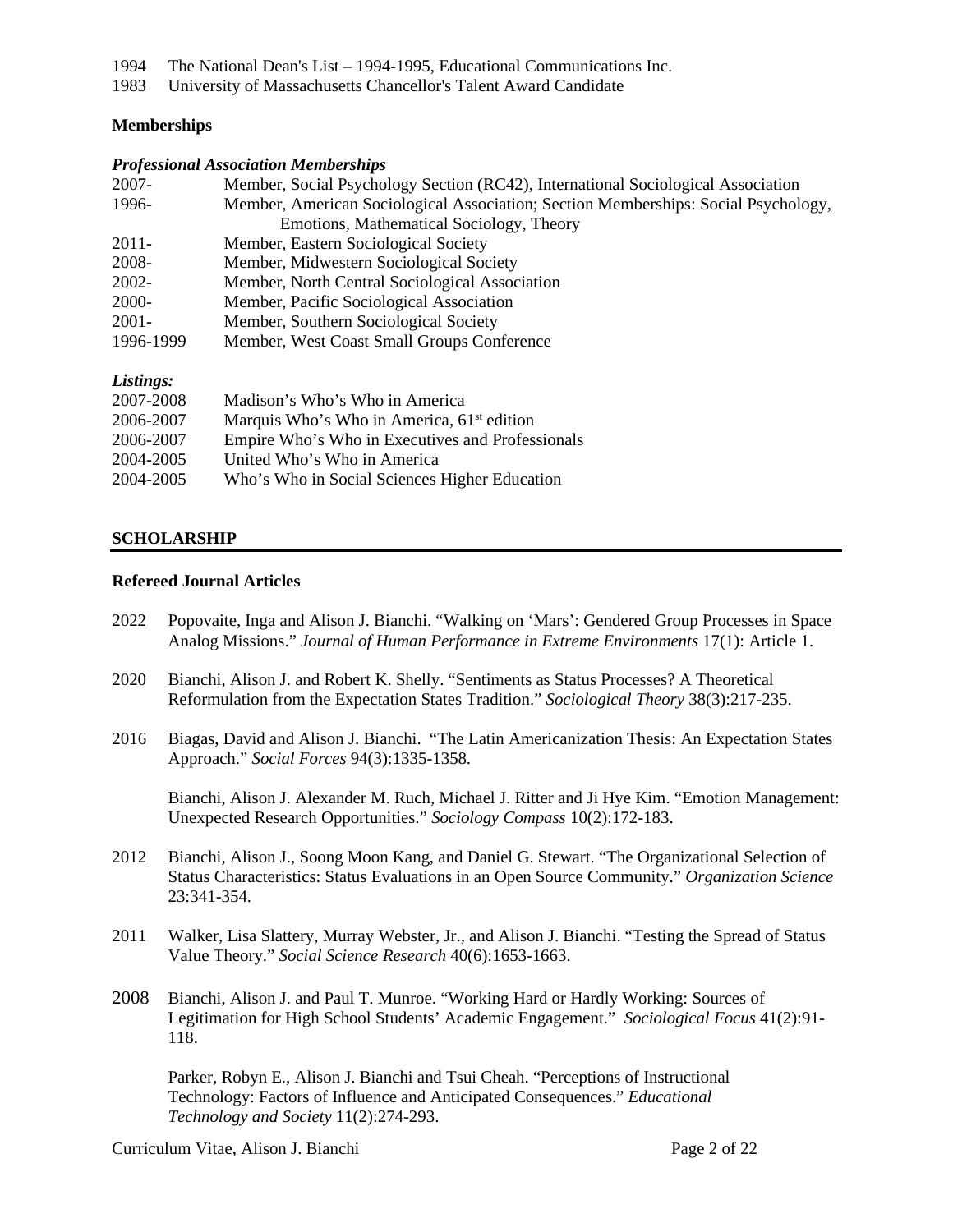2007 Bianchi, Alison J. and Donna A. Lancianese. "Accentuate the Positive: Positive Sentiments and Status in Task Groups." *Social Psychology Quarterly* 70(1):7-26.

2009 Recipient of Outstanding Recent Contribution, Emotions Section, ASA

2009 Editor's Choice for *SPQSnaps*, featured on ASA *Social Psychology Quarterly* Website: [\(http://www.asanet.org/cs/root/leftnav/publications/journals/social\\_psychology\\_quarterly/s](http://www.asanet.org/cs/root/leftnav/publications/journals/social_psychology_quarterly/)pq\_snaps)

2005 Bianchi, Alison J. and Donna A. Lancianese. "No Child Left Behind?: Identity Development of the 'Good Student.' " *International Journal of Educational Policy, Research and Practice* 6(1):3- 29.

Gallagher, Timothy J., Stanford W. Gregory, Alison J. Bianchi, Paul J. Hartung, and Sarah Harkness. "An Examination of the Asymmetry in Medical Interviews Using the Expectation States Approach." *Social Psychology Quarterly* 68(3):187-203.

2004 Bianchi, Alison J. "Rejecting Others' Influence: Negative Sentiment and Status in Task Groups." *Sociological Perspectives* 47(4):339-355.

Bienenstock, Elisa Jayne and Alison J. Bianchi. "Activating Performance Expectations and Status Differences through Gift Exchange: Experimental Results." *Social Psychology Quarterly* 67(3):310-318.

2000 Dornbusch, Sanford M., I-Chun Lin, Paul T. Munroe, and Alison J. Bianchi. "Adolescent Polydrug Use and Violence in the United States." *International Journal of Adolescent Medicine and Health* 12(1):197-219.

#### **Refereed Book Chapters and Other Publications**

- 2022 Bianchi, Alison J. "Expectation States Theories and Organizations: Incorporating the Institutional Logics Perspective for Future Research Agendas." Pp. 215-240 in *Unequals: The Power of Status and Expectations in Our Social Lives*, edited by M. Webster, Jr. and L. S. Walker. Cambridge: Oxford University Press.
- 2020 Jessica Collett, Lisa Walker, and Alison Bianchi. "Is It Really OK to Feel Not OK? Reflections from Three Scholars of Emotion." *Footnotes*, Special Issue on COVID-19, American Sociological Association. [https://www.asanet.org/news-events/footnotes/may-jun-2020/research-policy/it-really-okay-feel](https://www.asanet.org/news-events/footnotes/may-jun-2020/research-policy/it-really-okay-feel-not-okay-reflections-three-scholars-emotion-sociology-emotions)[not-okay-reflections-three-scholars-emotion-sociology-emotions](https://www.asanet.org/news-events/footnotes/may-jun-2020/research-policy/it-really-okay-feel-not-okay-reflections-three-scholars-emotion-sociology-emotions)
- 2016 Bianchi, Alison J. "Introduction of Murray Webster, Jr.: Recipient of the 2015 Cooley Mead Award." *Social Psychology Quarterly*, 79:1:1-4.
- 2012 Bianchi, Alison J. "Social Psychology." *Oxford Bibliographies Online*, edited by Jeff Manza. New York: Oxford University Press. 52 pp. in preprint form.
- 2009 Bianchi, Alison J. "Status Characteristics/Expectation States Theory." *Encyclopedia of Group Processes and Intergroup Relations*. New York: Sage Publications. [http://www.sage-ereference.com/processes/Article\\_n261.html.](http://www.sage-ereference.com/processes/Article_n261.html)

*Encyclopedia of Group Processes and Intergroup Relations* was awarded an "Outstanding Reference Source" Award at the 2011 Meeting of the American Library Association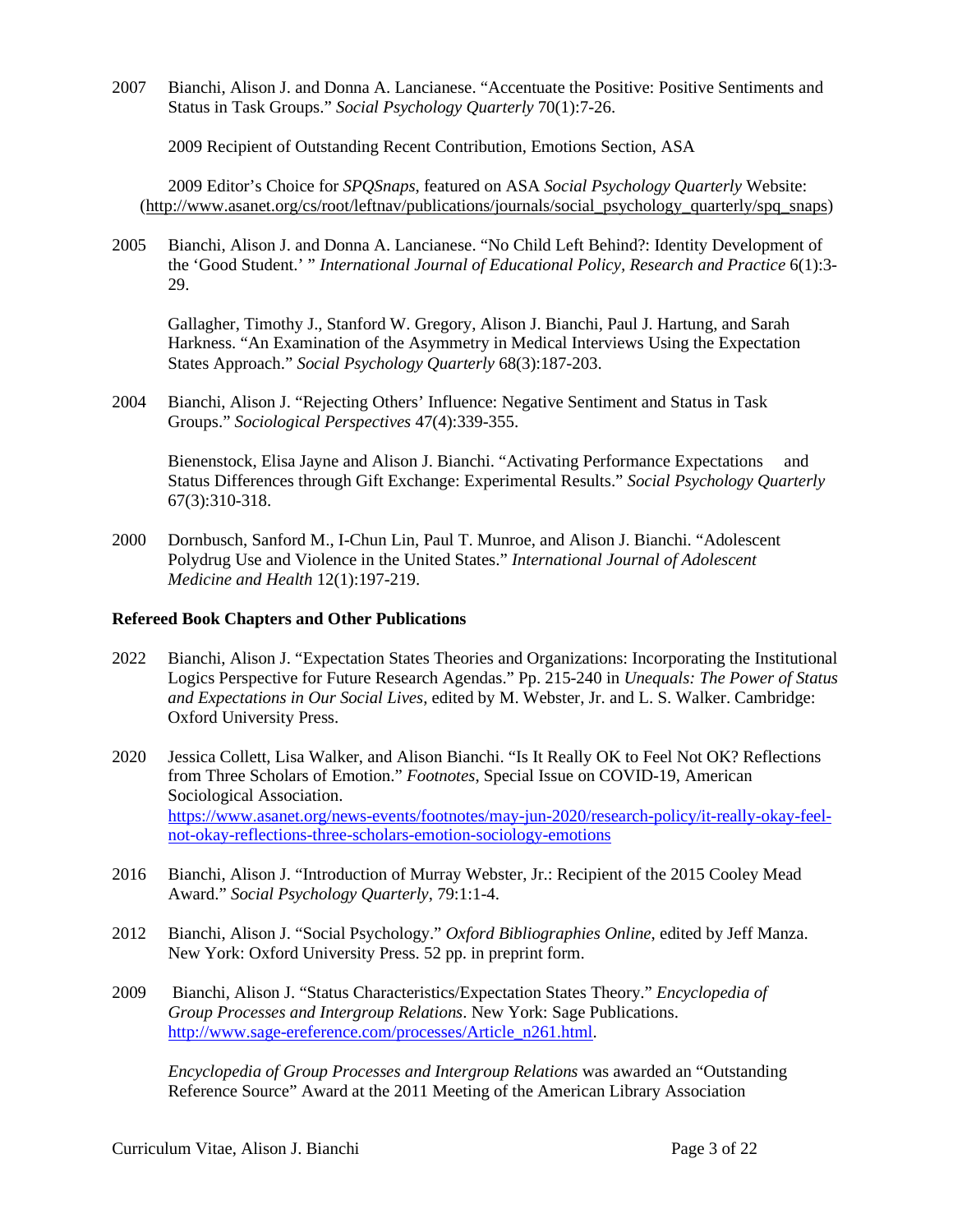- 2007 Bianchi, Alison J. and Robert K. Shelly. "Guest Editors' Introduction: Group Processes as Social Microcosm." *Sociological Focus* 40:2:117-120.
- 2006 Bianchi, Alison J. "Self-Fulfilling Expectations." Pps. 4172-4175 in *The Blackwell Encyclopedia of Sociology*, edited by George Ritzer. New York: Blackwell Publishing.
- 2002 Tootell, Geoffrey H., Alison J. Bianchi, and Paul Munroe. "Formalization and Inference." Pps. 33-55 in *Theory, Simulation and Experiment: Theory Growth, Development,and Testing in Group Processes,* edited by J. Szmatka, M. Lovaglia, and K. Wysienska. New York: Praeger.
- 1998 Tootell, Geoffrey H., Alison J. Bianchi, and Paul T. Munroe. "Understanding the Nature of Scope Conditions: Some Considerations and Consequences, Including Hybrid Theories as a Step Forward." Pps. 213-35 in *Advances in Group Processes*, Volume 15, edited by J. Skovertz and J. Szmatka. Stamford, Connecticut: JAI Press.

#### **Refereed Book Reviews**

- 2009 Bianchi, Alison J. *Gender and Education, An Encyclopedia (Volumes 1and 2)*. *Contemporary Sociology*, 38:2:161-162.
- 2007 Bianchi, Alison J. *Social Isolation in Modern Society*. *Contemporary Sociology* 36:4:354-356.
- 2004 Bianchi, Alison J. *Emotions and Sociology*. *Contemporary Sociology* 33:3:313-314.

# **Grants Funded**

#### *External Grant Awards*

| 2019-2022 | National Science Foundation (SES-1823390) Sentiments as Status Processes: An<br>Expectation States Approach. (\$299,469). PI: Alison Bianchi.                                                                                                      |
|-----------|----------------------------------------------------------------------------------------------------------------------------------------------------------------------------------------------------------------------------------------------------|
| 2011-2012 | National Science Foundation Doctoral Dissertation Improvement Grant (SES-1102946)<br>Status Characteristics Theory and Differential Patterns of Trust. (\$5,115). PI: Alison<br>Bianchi; Co-PI: Celeste Campos-Castillo.                           |
| 2007-2009 | National Science Foundation Grant (SES-0718293): Collaboration on: Creating Status<br>Characteristics and Breaking Them Down. Total Grant Award: \$192,000 (\$75,000 to<br>Iowa). PI at UNC-Charlotte: Murray Webster; PI at Iowa: Alison Bianchi. |
| 2005-2006 | Ohio Learning Network. PI: Robyn Parker; Co-PI: Alison Bianchi<br>Total Grant Award: \$20,000 (\$5,000 to project).                                                                                                                                |
|           | <b>Internal Grant Awards (at The University of Iowa)</b>                                                                                                                                                                                           |
| 2018-2019 | ICRU Research Fellowship, The University of Iowa Honors Program, with Emma<br>Fenstermaker                                                                                                                                                         |

- 2013 Excellence in Innovation Award, College of Liberal Arts and Sciences,
	- The University of Iowa (\$10,000)

#### *Internal Grant Awards (at Kent State University)*

| 2007-2008 | Research and Creative Activity Grant/Appointment, \$6,500 (declined, moved to Iowa) |
|-----------|-------------------------------------------------------------------------------------|
| 2004-2005 | Research and Creative Activity Grant/Appointment, \$6,500                           |

2002-2007 Research/Scholarly Activity Support Grants, \$2,500 each academic year

# **Invited Talks Given to Special Sessions**

2018 Bianchi, Alison. Invited Panel on The Life and Works of Morris Zelditch, Jr., Annual Meeting of Group Processes, Philadelphia, Pennsylvania, August 10.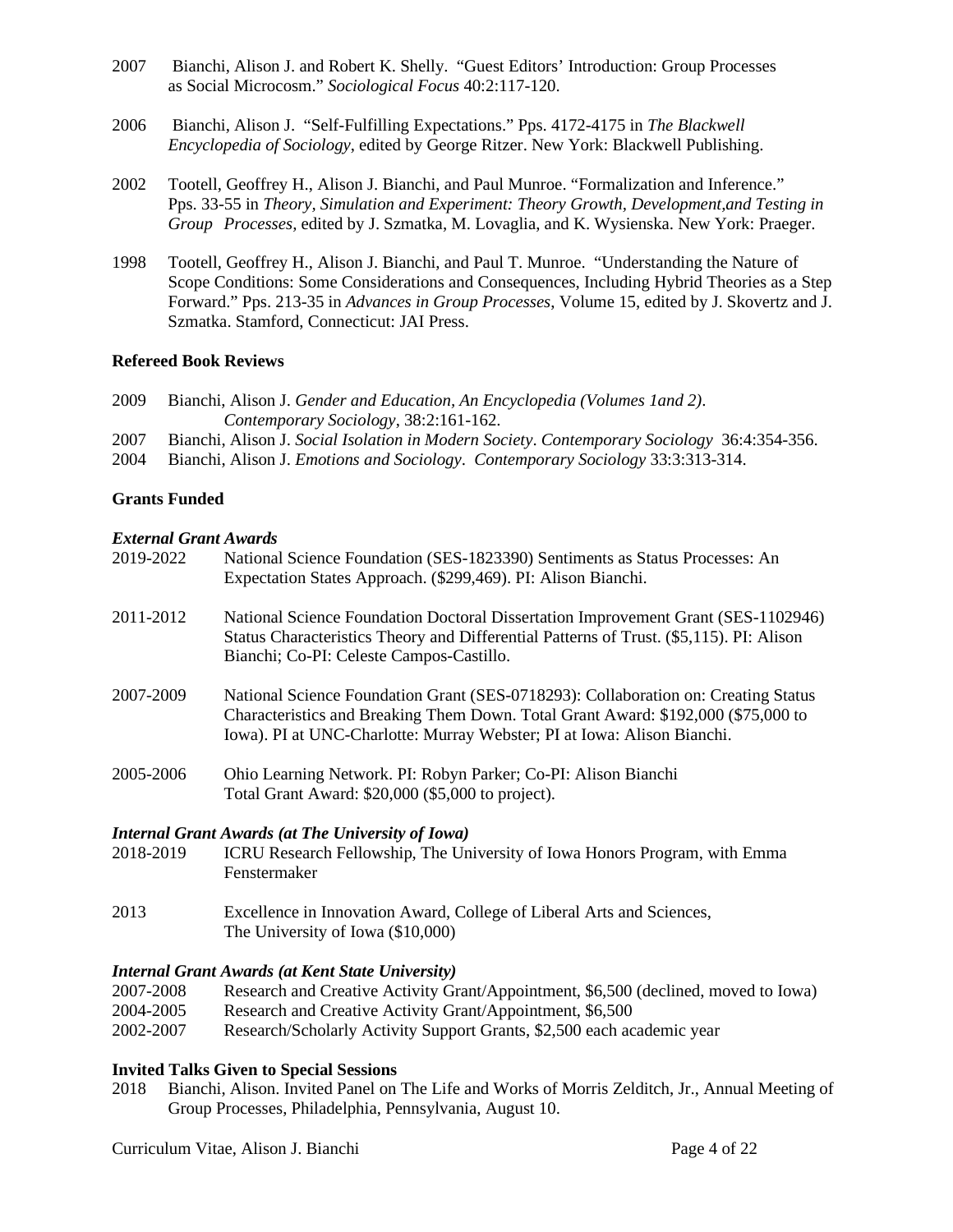- 2016 Bianchi, Alison. "The Sociological Definition of Love". University of Iowa Foundation Valentine's Day Fund Drive, The University of Iowa, February 14th.
- 2015 Bianchi, Alison. "The Life and Works of Murray Webster, Jr. Introduction to the 2015 Cooley-Mead Award." Annual Meeting of the American Sociological Association, Chicago, IL. [https://www.youtube.com/watch?v=q1awbxBJwlo.](https://www.youtube.com/watch?v=q1awbxBJwlo)

 Bianchi, Alison; Jody Clay-Warner; Jessica Collett; Lisa Walker; Invited Panelists. "Gender and Group Processes." Annual Meeting of the Southern Sociological Society, New Orleans, LA.

- 2012 Bianchi, Alison J. Invited Panel on The Works of Bernard P. Cohen, Annual Meeting of Group Processes, Denver, CO.
- 2011 Bianchi, Alison J. Invited Discussant. Session I of the Annual Group Processes Mini-Conference, Annual Meeting of the Eastern Sociological Society, Philadelphia, PA.
- 2010 Bianchi, Alison J. Invited Discussant. Regular Session for Social Psychology, Bridging Multiple Theories. Annual Meeting of the American Sociological Association, Atlanta, GA.
- 2009 Bianchi, Alison J. Invited Discussant. Regular Session for Social Psychology, Social Status. Annual Meeting of the American Sociological Association, San Francisco, CA.
- 2008 Bianchi, Alison J. "Isolating Processes is Not Reduction: Yes, You Can Study an Army in a Laboratory." Invited Panel on Reductionism, Theory Section Mini-Conference, Annual Meeting of the American Sociological Association, Boston, MA.

#### **Colloquia**

2018 Bianchi, Alison J. "The Social Construction and Enactment of Newcomers' Race/Ethnicity: The Case of Chinese Students at a Big 10 University." Department Colloquium, Department of Sociology, The University of Illinois, Urbana-Champaign, Champaign, Illinois. April 13.

Bianchi, Alison J. "The Social Construction and Enactment of Newcomers' Race/Ethnicity: The Case of Chinese Students at Big 10 University." Invited AKD and Colloquium Speaker, Department of Sociology, The University of Memphis, Memphis, Tennessee. April 20.

- 2017 Bianchi, Alison J. "Group Work Strategies: What Equal Opportunity Really Looks Like." Invited Talk for The 26<sup>th</sup> Annual Student Educator Seminar, Sponsored by The University of Iowa BSRS Radiologic Technology Education Program (Department of Radiology, UIowa Hospitals) in conjunction with the Iowa Society of Radiologic Technologists. April 6.
- 2015 Bianchi, Alison J. "Research in Status Structures of Small Groups: Status Characteristics Theory, Complex Instruction, and the Legacy of the Cohens." Invited Talk and Workshop, The University of Northern Iowa, April 11.
- 2012 Bianchi, Alison J. "Masculinity and Femininity: Gender Displays and Expectation States." Theory Workshop, The University of Iowa, October 26.

Biagas, David and Alison J. Bianchi. "Gueros and Morenos: A Social Psychological Investigation of the Latin-Americanization Thesis." Theory Workshop, The University of Iowa. March 30.

- 2011 Bianchi, Alison J. "Faculty Panel." Research@Iowa Orientation for New Faculty. The University of Iowa. (*Invited by the Office of the Vice-President for Research, The University of Iowa*)
- 2009 Bianchi, Alison J. Social Psychology Seminar, Stanford University. "Gender and Social Exchange: A Test of Behavior-Status Theory." December 2.

Curriculum Vitae, Alison J. Bianchi Page 5 of 22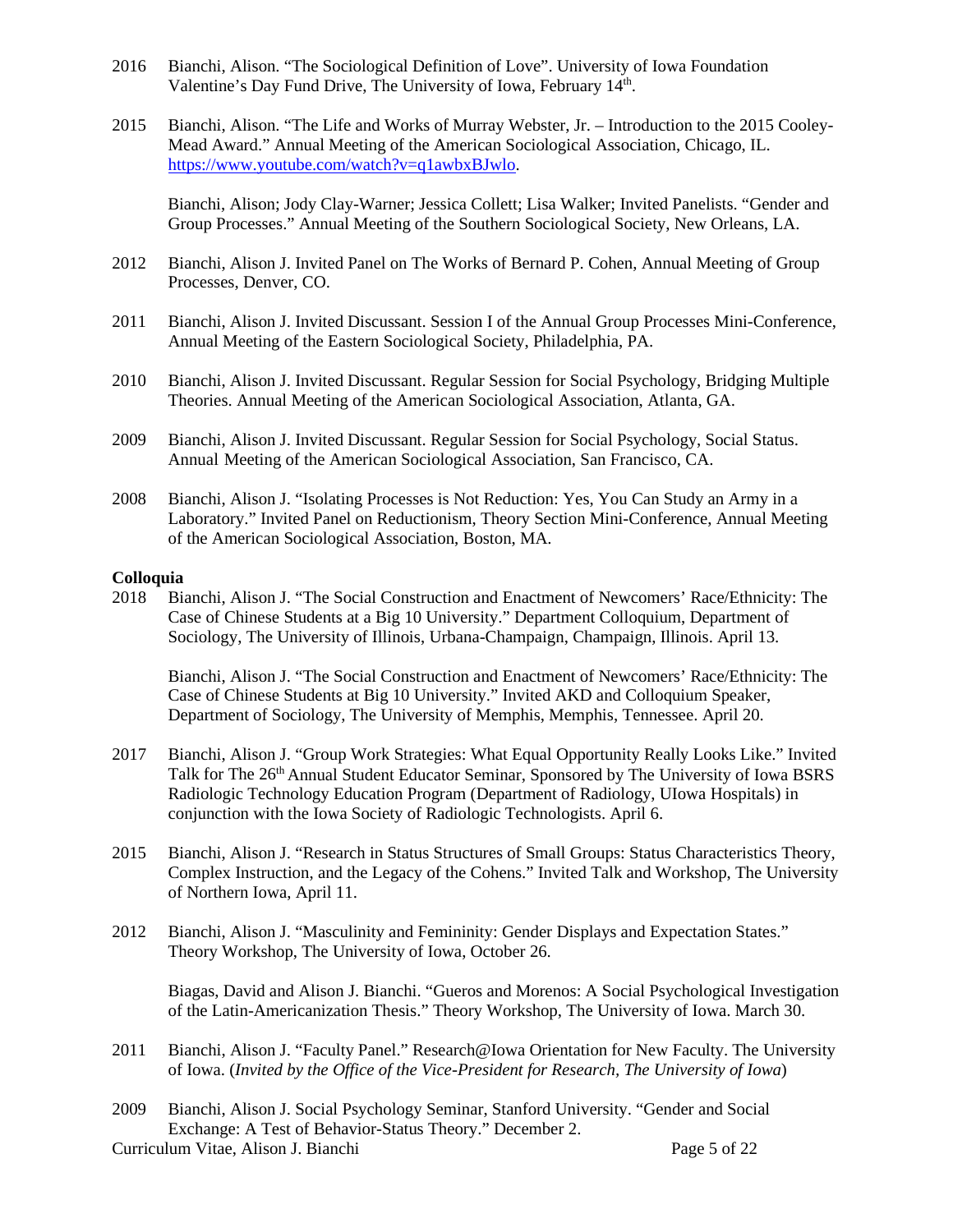Bianchi, Alison J. Social Psychology Horseshoe, The University of Iowa. "The Organizational Selection of Status Characteristics: Status Evaluations in an Open Source Community." April 20.

Bianchi, Alison J. The University of North Carolina-Charlotte. "Social Exchange and Behavior Status Theory." January 29.

- 2008 Bianchi, Alison J. Social Psychology Horseshoe, The University of Iowa. "Self-Esteem as Social Status?" April 21.
- 2007 Bianchi, Alison J. Social Psychology Horseshoe, The University of Iowa. "The Three Faces of Sociological Social Psychology: A Brief Overview of My Research." September 24.
- 2006 Bianchi, Alison J. Experimental Sociology Workshop, Cornell University. "Gift Exchange and Status Processes: On-Going Experimental Tests of Behavior-Status and Social Exchange Theories." April 3.

#### **Refereed Research Presentations**

#### *International*

- 2021 Bianchi, Alison J. "Expectation States and Organizations: Integrating the Institutional Logics Perspective." Accepted for the Annual Meeting of the International Sociological Association, Social Psychology Section (RC42), Virtual Conference, February 24.
- 2016 Bianchi, Alison J. and David Biagas. "The Social Construction and Enactment of Newcomers' Race/Ethnicity: The Case of Chinese Students at The University of Iowa." Presentation at the Annual Meeting of the International Sociological Association, Social Psychology Section (RC42), Vienna Austria, July 12.
- 2015 Bianchi, Alison J. and Donna A. Lancianese. "In Honor of Dr. Martha Foschi: New History, Theory and Research 'On Scope Conditions'." Invited Presentation for the International Symposium on Experiments, Pedagogical University of Kraków, Kraków, Poland, June 12.
- 2008 Bianchi, Alison J. "Resource Exchange, Social Status, and Behavior-Status Theory: The Group Process That Keeps on Giving." Presentation at the Annual Meeting of the International Sociological Association, Social Psychology Section (RC42), Barcelona, Spain.
- 2003 Tootell, Geoffrey H., Michael Lovaglia, Paul T. Munroe and Alison J. Bianchi. "Some Useful Theorems for Solving Structural Models that Include Measures of Well Known Structural Concepts." Mathematical Models Section, Sunbelt, XXIII International Social Network Conference, Cancún, Mexico.

#### *National*

- 2021 Popovaite, Inga and Alison J. Bianchi. "Walking on 'Mars': Gendered Group Processes in Space Analog Missions." Regular Session of Social Psychology, Annual Meeting of the American Sociological Association (ASA), Chicago, IL (Virtual Annual Meeting).
- 2020 Lyu, Yujia and Alison J. Bianchi. "Sense of Control as Status Process." Annual Meeting of Group Processes, New York, NY.
- 2018 Bianchi, Alison J., Paul T. Munroe, and David Biagas, Jr. "Doing Gender While Black: The Status Effects of Gender Displays for African American Women." Annual Meeting of Group Processes, Philadelphia, Pennsylvania.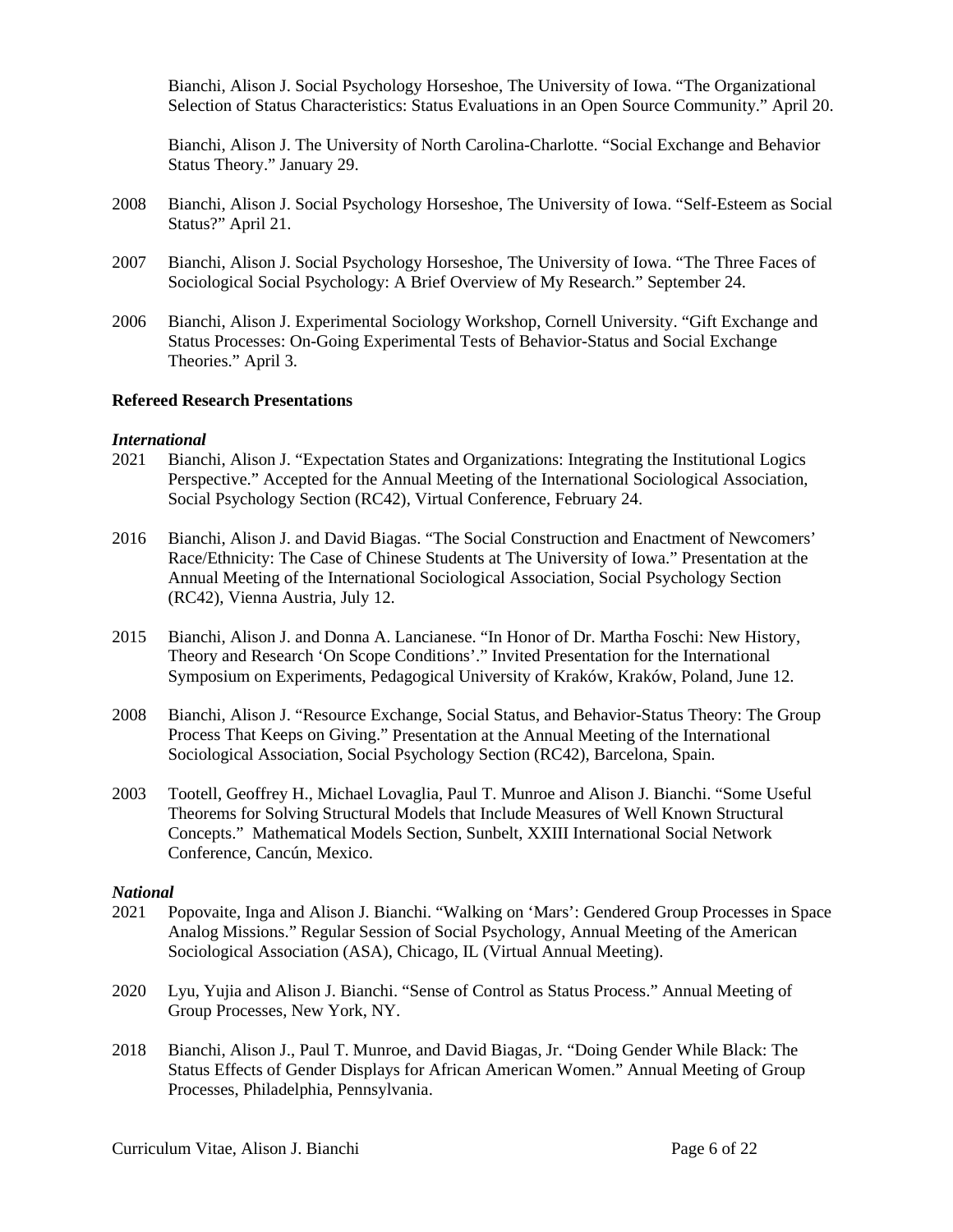- 2017 Bianchi, Alison J. "The Enactment of Asian and Asian American Race/Ethnicity as Status." Annual Meeting of Group Processes, Montréal, CA.
- 2015 Bianchi, Alison J., Lisa Walker, and Murray Webster, Jr. "Status Construction and Stability: Diffusion through Two Tasks." Annual Meeting of Group Processes, Chicago, IL.
- 2012 Biagas, David and Alison J. Bianchi. "Gueros and Morenos: A Social Psychological Investigation of the Latin-Americanization Thesis." Annual Meeting of Group Processes, Denver, CO.
- 2010 Bianchi, Alison J., MiKayla N. Morse, and Paul T. Munroe. "Masculinity and Femininity: Status Cues and Status Characteristics." Annual Meeting of Group Processes, Atlanta, GA.

Slattery-Walker, Lisa, Murray Webster, Jr., and Alison J. Bianchi. "Creating a Status Characteristic by the Spread of Status Value." Annual Meeting of Group Processes, Atlanta, GA.

- 2009 Bianchi, Alison J. Soong Moon Kang, and David Stewart. "The Organizational Selection of Status Characteristics: Status Evaluations in an Open Source Community. Regular Session of Group Processes, ASA, San Francisco, CA.
- 2008 Bianchi, Alison J. and Layana Navarre-Jackson. "Social Exchanges as Behavioral Interchange Patterns: A Test of Behavior-Status Theory in Same- and Mixed-Sex Dyads." Regular Session of Group Processes, ASA, Boston, MA.
- 2007 Parker, Robyn E. and Alison J. Bianchi. "Student & Faculty Perceptions of Instructional Technology: Factors of Influence and Anticipated Consequences." Human and Communication and Technology Division, Top Four Papers Panel, National Communication Association Annual Convention, Chicago, IL.

Bianchi, Alison J. and Chivon Fitch. "Weight as a Status Marker in Young Children: The Math Ability Pathway." Child and Youth Roundtables, Annual Meeting of the ASA, New York, NY.

- 2006 Bianchi, Alison J., Donna A. Lancianese, and Vicki Hunter. "Gifts and Social Status: On-Going Experimental Tests of Behavior-Status and Social Exchange Theories." Presentation for the Social Psychology Roundtables, ASA, Montréal, Canada.
- 2005 Bianchi, Alison J., Elisa J. Bienenstock, Donna A. Lancianese and Vicki Hunter. "Gift Exchange and Status Differences: An Experimental Test of Behavior-Status and Social Exchange Theories." Regular Session of Group Processes, ASA, Philadelphia, PA.
- 2004 Bianchi, Alison J. and Donna A. Lancianese. "No Child Left Behind?: Identity Development of the 'Good Student.' " Social Psychology Section Roundtables, ASA, San Francisco, CA.

Gallagher, Timothy J., Stanford W. Gregory, Paul J. Hartung, Sarah Harkness and Alison J. Bianchi. "An Examination of the Asymmetry in Medical Interviews Using the Expectation States Approach." Social Psychology Section Roundtables, ASA, San Francisco, CA.

Tootell, Geoffrey H., Amy Vu, Alison Bianchi, Michael Lovaglia, Paul Munroe and Jason Ventura. "Little Lemmas and a Macrosociological Extension of Status Characteristics Theory to Cover Effects of Membership in Large Collectives and Imperfectly Shared Information." Presented at the 16<sup>th</sup> Annual Group Processes Conference, San Francisco, CA.

2003 Bianchi, Alison J. "Accentuate the Positive: The Effects of Positive Sentiments on the Status Organizing Process." Sociology of Emotions Roundtables, ASA, Atlanta, GA.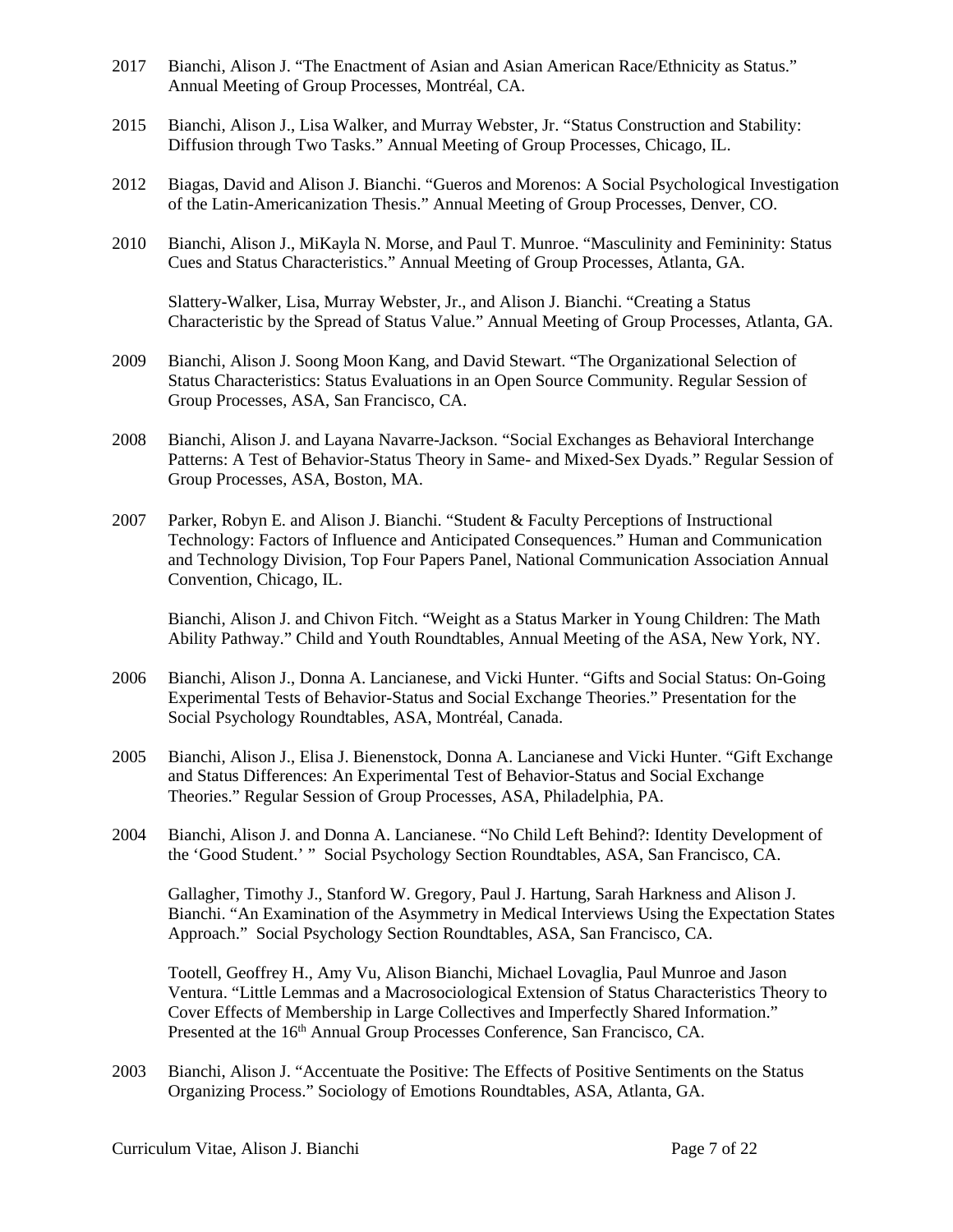Tootell, Geoffrey H., Michael J. Lovaglia, Alison J. Bianchi, and Paul T. Munroe. "Normalizing Square Real Matrices to Model Approximate Solutions: Safe and Unsafe Perturbations of Systems of Linear Equations." Mathematical Sociology Regular Session, ASA, Atlanta, GA.

- 2001 Tootell, Geoffrey H., Alison J. Bianchi, and Paul T. Munroe. "Consideration of a Dynamic Model of Status Generalization." Mathematical Sociology Regular Session, ASA, Anaheim, CA.
- 2000 Bianchi, Alison J. "Sentiment and Status Processes: A Test between Constitutive and Mediator Models in the Expectation States Tradition." Social Psychology Roundtables, ASA, Washington, DC.

Tootell, Geoffrey H., Alison J. Bianchi, and Paul T. Munroe. "Status Generalization as a Mathematical Game." Mathematical Sociology Regular Session, ASA, Washington, DC.

1997 Tootell, Geoffrey H., Alison J. Bianchi, Paul T. Munroe and Paulette Lloyd. "The Theory of Games and Bureaucratic Behavior." Mathematical Sociology Regular Session, ASA, Toronto, Canada.

#### *Regional*

- 2015 Bianchi, Alison J. and Robert Shelly. "Status Structures and Sentiment Processes in Task Groups." Presentation to the Group Processes Mini-Conference, Southern Sociological Society, New Orleans, LA.
- 2011 Bianchi, Alison J., MiKayla N. Morse, and Paul T. Munroe. "Masculinity and Femininity: More Results from On-Going Research." Presentation to the Group Processes Mini-Conference, Eastern Sociological Society, Philadelphia, PA.
- 2010 Biagas, David and Alison J. Bianchi. "Guero, Moreno, and Everything in Between: An Experimental Test of the Theory of Tri-Racial Stratification among Latinos." Presentation at the Group Processes Mini-Conference, Joint Meeting of the Midwestern Sociological Society/North Central Sociological Association, Chicago, IL.
- 2009 Campos, Celeste, and Alison J. Bianchi. "Social Identity, Context, and Commitment in Social Exchange." Presentation at the Group Processes Mini-Conference, Annual Meeting of the Midwestern Sociological Society, Des Moines, IA.

Campbell, Mary E., Christie R. Boxer, Alison J. Bianchi. "Racial Misclassification and Stress." Presentation at the Group Processes Mini-Conference, Annual Meeting of the Midwestern Sociological Society, Des Moines, IA.

- 2008 Bianchi, Alison J. and Robyn E. Parker. "Computer Literacy as Social Status: A Quantitative Case Study of University Faculty and Instructors." Presentation at the Group Processes Mini-Conference, Annual Meeting of the Pacific Sociological Association, Portland, OR.
- 2007 Parker, Robyn E. and Alison J. Bianchi. "Exploring Student and Faculty Perceptions of Technology." Ohio Digital Commons for Education (ODCE), Columbus, OH.
- 2006 Bianchi, Alison J. and Laurita Povilavicius. "Feeling Good or Being Good?: Self-Esteem and Social Status." Presentation for Group Processes Mini-Conference, Annual Meeting of the Southern Sociological Society, New Orleans, LA.
- 2005 Bianchi, Alison J. "Sentiment and Status Processes: News from the Front." Group Processes Mini-Conference, Annual Meeting of the North Central Sociological Association, Pittsburgh, PA.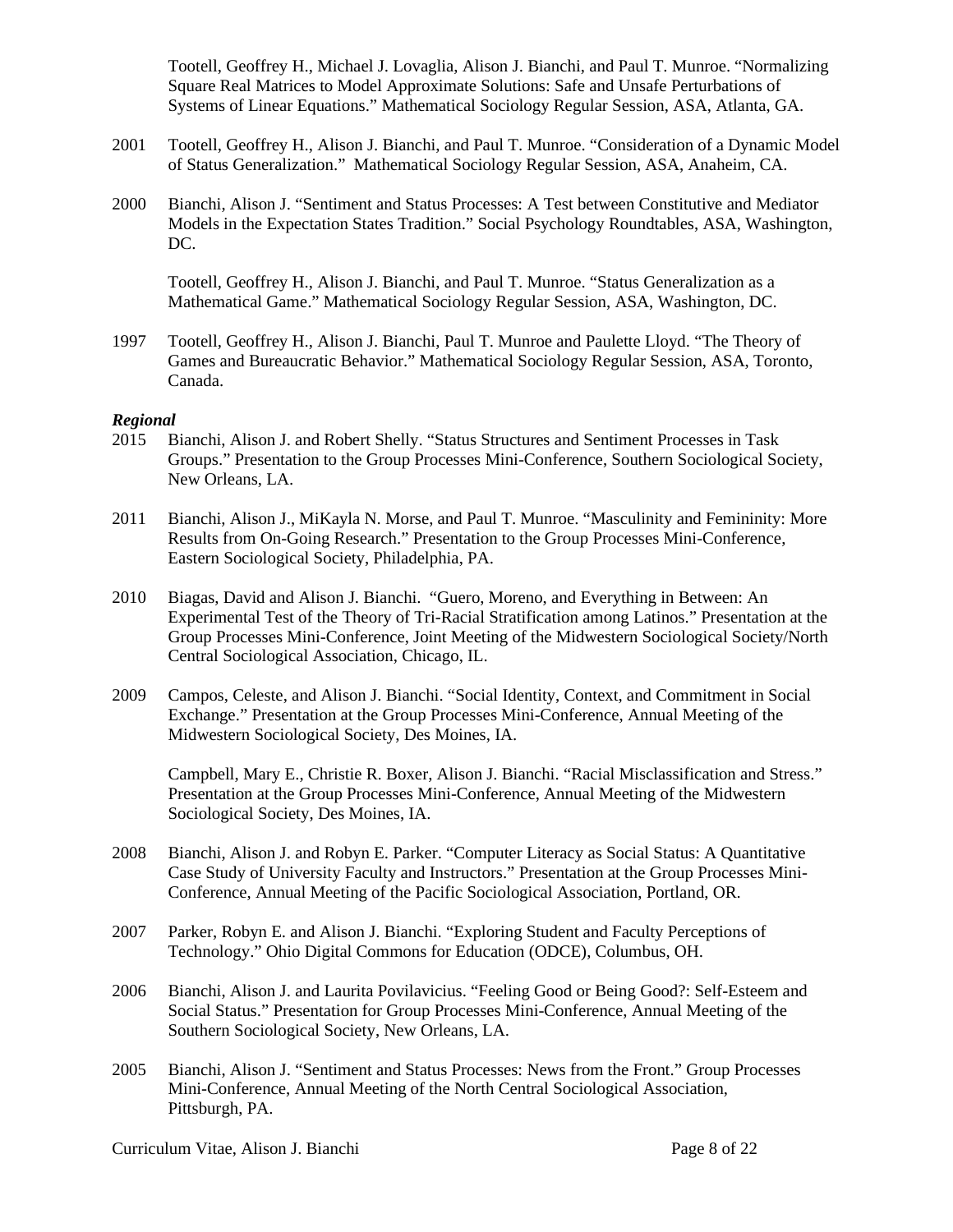Gallagher, Timothy J., Stanford W. Gregory, Jr., Alison J. Bianchi and Dave Merolla. "A Second Empirical Test of Expectations States Theory in Medical Interviews." Group Processes Mini-Conference, Annual Meeting of the North Central Sociological Association, Pittsburgh, PA.

Tootell, Geoff, Amy Vu, Michael J. Lovaglia, Alison Bianchi, Paul T. Munroe and Jason Venture. "Testing the Macrosociological Extension of Status Characteristics Theory." Group Processes Mini-Conference, Annual Meeting of the North Central Sociological Association, Pittsburgh, PA.

- 2004 Bianchi, Alison J, Paul T. Munroe, Stephanie Arnett, and David Ortiz. "Working Hard or Hardly Working: Legitimation of School Norms and High School Student Work Habits." Sociology of Education Regular Session II, Annual Meeting of the North Central Sociological Association, Cleveland, OH.
- 2002 Bianchi, Alison J. "Fairness Evaluations and High School Grades: A Status Value Approach." Inequality in Educational Attainment Session, Annual Meeting of the Southern Sociological Society, Baltimore, MD.

#### *Local (University of Iowa)*

2016 Bianchi, Alison J. and Padmini Srinivasan. "Phenomenology Meets Informatics Meets Variable Construction: The Case of Depression. Presented at the Department of Sociology Open House: Sociology and Informatics, Tippie School of Business, The University of Iowa, April 20<sup>th</sup>.

#### *Local (Kent State University)*

2007 Parker, Robyn E. and Alison J. Bianchi. "Portraits of Practice: Exploring Student and Faculty Perceptions of Classroom Technology." Faculty Professional Development Center, Kent, OH.

Parker, Robyn E. and Alison J. Bianchi. "Exploring Student and Faculty Perceptions of Classroom Technology." 5th Annual KASADA (Kent Academic Support and Advising Association) Conference, Stark, OH.

- 2005 Bianchi, Alison J. "Gift Exchange and Status: An Expectation States Theory Approach." Presentation at the Celebration of Scholarship Conference, Kent State University. Kent, OH.
- 2004 Bianchi, Alison J. "Islam and the United States." Presentation to the United Arab Student Association, Kent State University. Kent, OH.

#### **Research Articles in Stages of Development**

- Lyu, Yujia and Alison J. Bianchi. "Competence or Dominance?: A Quasi-Experimental Test of Sense of Control, Status and Power." Revise and Resubmit status at *Sociological Forum.*
- Bianchi, Alison J., Donna A. Lancianese, Vicki Hunter and Elisa Bienenstock. "Blau's Favor Exchanges: An Expectation States Approach." To be submitted to *The American Journal of Sociology*.
- Bianchi, Alison J., Inga Popovaite, and Yujia Lyu. *Three Person P(s)*. Invited to Advances in Group Processes, Volume 35, 2023.
- Stensland, Meredith, and Alison J. Bianchi. "Reconceptualizing Social Tie Valence: Relational Ambiguity among Older Adults Living with Chronic Low Back Pain." To be submitted to *Qualitative Sociology*.
- Bianchi, Alison J., Walker, Lisa Slattery, and Murray Webster, Jr. "Creating a Status Characteristic and Examining its Longevity." Manuscript Under Preparation. (4 of 4 conditions completed).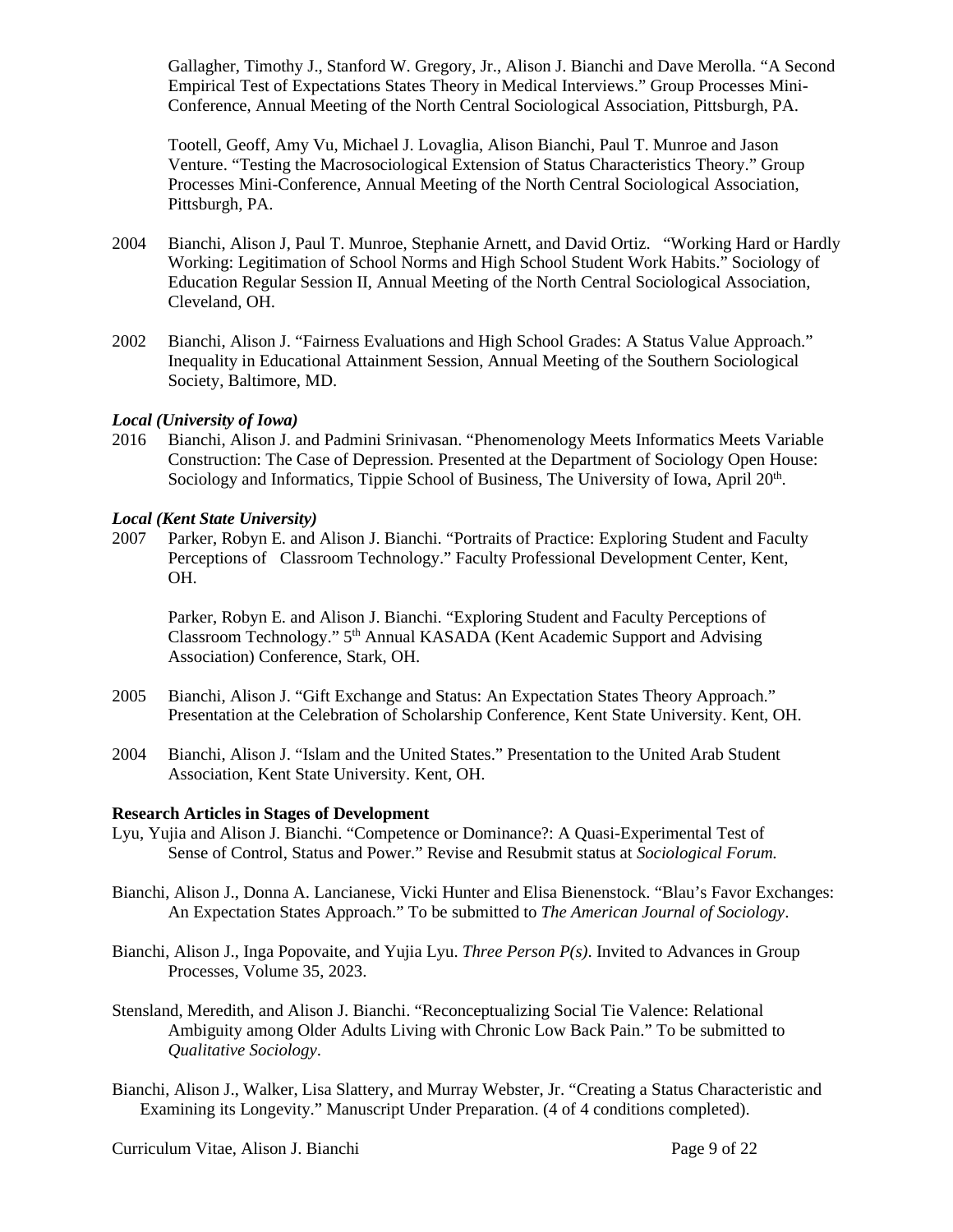- Bianchi, Alison J. "The Social Construction and Enactment of Newcomers' Race/Ethnicity: The Case of Chinese Students at a Big 10 University." Manuscript Under Preparation. (6 of 6 conditions completed).
- Bianchi, Alison J., MiKayla N. Morse, and Paul T. Munroe. "Masculinity and Femininity: Status Cues and Status Characteristics." Manuscript Under Preparation. (12 conditions completed).
- Bianchi, Alison J. "Social Exchanges as Behavioral Interchange Patterns: A Test of Behavior-Status Theory in Same- and Mixed-Sex Dyads." Manuscript Under Preparation. (20 conditions completed).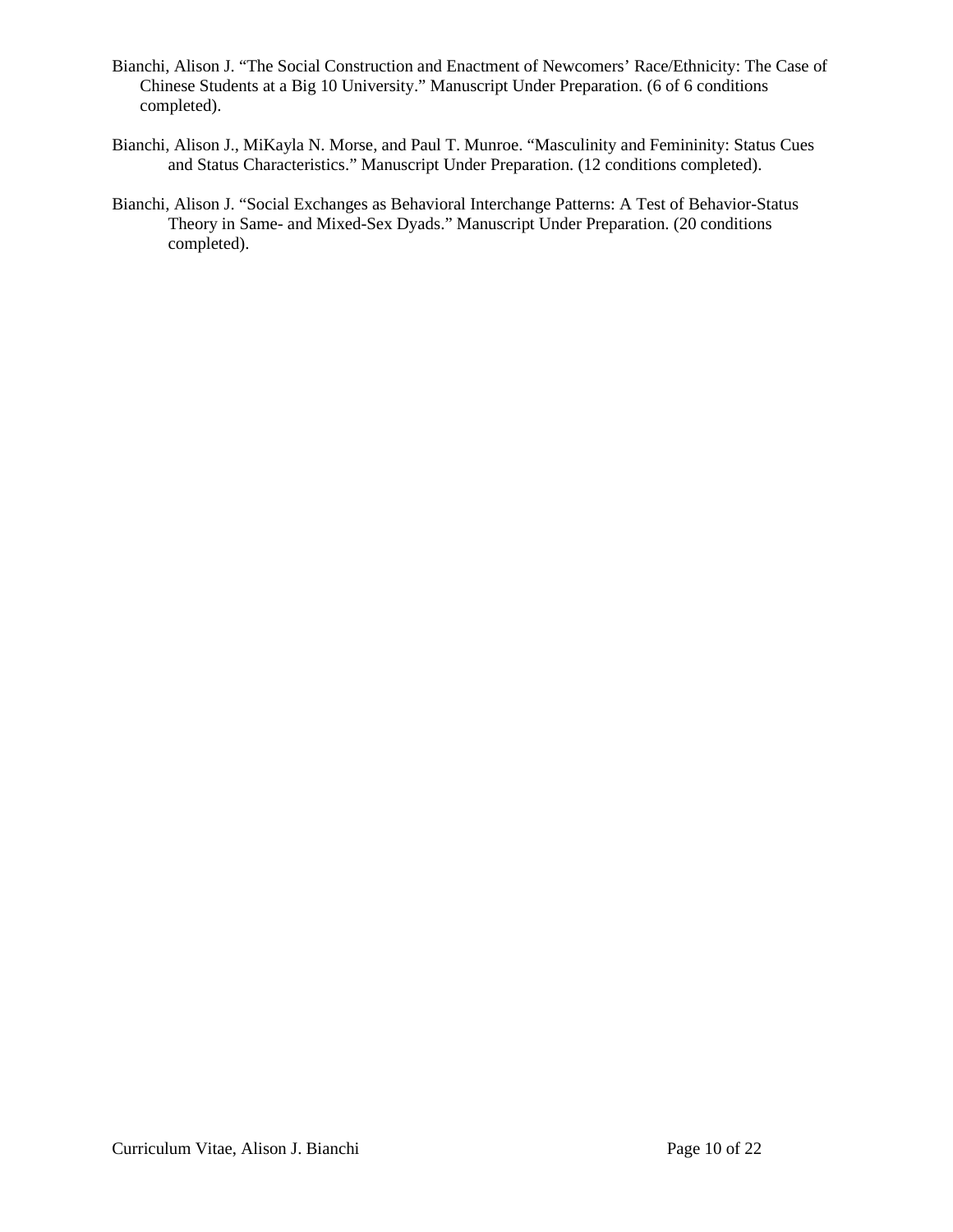# **Courses Taught as Assistant/Associate Professor at The University of Iowa** *Graduate Level Courses* Research Design and Methods, Spring 2021, 2022 (New Course Prep 2021) Sociology of Emotions, Fall 2017, 2021, Spring 2012, 2015 (New Course Prep 2012) Contemporary Approaches to Social Psychology, Fall 2008, 2010, 2012, 2014, 2019, 2022 (New Course Prep 2008), Spring 2017 Theory Construction, Spring 2014 (New Course Prep 2014) Sample Measurement & Observation Techniques, Fall 2008- 2011 (New Course Prep 2008) *Undergraduate Level Courses* Sociology of Religion, Fall 2015 (New Course Prep 2015), Spring 2017, 2018, 2020 Research Methods in TILE Space, Spring 2011, 2015, 2012, 2016, 2019; Fall 2012, 2014, 2016, 2017, 2019, 2021, 2022 (New Course Prep 2011) Introduction to Sociology Principles, Fall 2013, Spring 2016 (New Course Prep 2013) First-Year Seminar: Group Processes, It's Not for People Only, Fall 2010-2016 (New Course Prep 2010) Research Methods, Spring 2009, 2010 (New Course Prep 2009) Social Psychology of Small Groups in TILE Space, Fall 2016; Spring 2018, 2019, 2020-2022 Small Group Analysis in the TILE Space, Fall 2015 (New Course Prep 2015) Small Group Analysis, Spring 2008, 2009, 2011 (New Course Prep 2008) Gender and Society, Spring 2008 (New Course Prep 2008) Principles of Social Psychology, Fall 2007, Spring 2010, Fall 2011 (New Course Prep 2007)

# **Courses Taught as Assistant Professor at Kent State University**

# *Graduate Level Courses*

Research Design and Methods, Fall 2004, 2005

## *Undergraduate Level Courses*

Social Structure and Individual Lives, Fall 2005, Spring 2006 Researching Society, Fall 2002-04, 2006; Spring 2003-07; Summer 2003, 2004 Sociology of Religion, Summer 2003, 2004

*NEOUCOM (Northeast Ohio Universities College of Medicine-Medical School) Courses* Integrated Life Sciences Community Health Practicum, Summer 2005, 2006, 2007

# **Courses Taught as Instructor at San José State University**

Social Problems, Fall 1999

# **Teaching Apprenticeships at Stanford University**

Interpersonal Relations, Cecilia L. Ridgeway, Professor (Fall 1998,1999) Sociology of Gender, Carol A. Caronna, Instructor (Spring 1999) American Language and Culture, English for Foreign Students, Dept. of Linguistics (Summer 1999)

# **Teaching Apprenticeships at San José State University**

Contemporary Social Theory (for graduate students), Geoffrey H. Tootell, Professor (Fall 1997) Group Processes, Geoffrey H. Tootell, Professor (Spring 1997)

# **Other Teaching Experience**

Graduate Student Tutor, State of California Disabled Students Program, San José State University (1995-97)

ESL Tutor, Massachusetts Commonwealth Literacy Corps (1990-1993)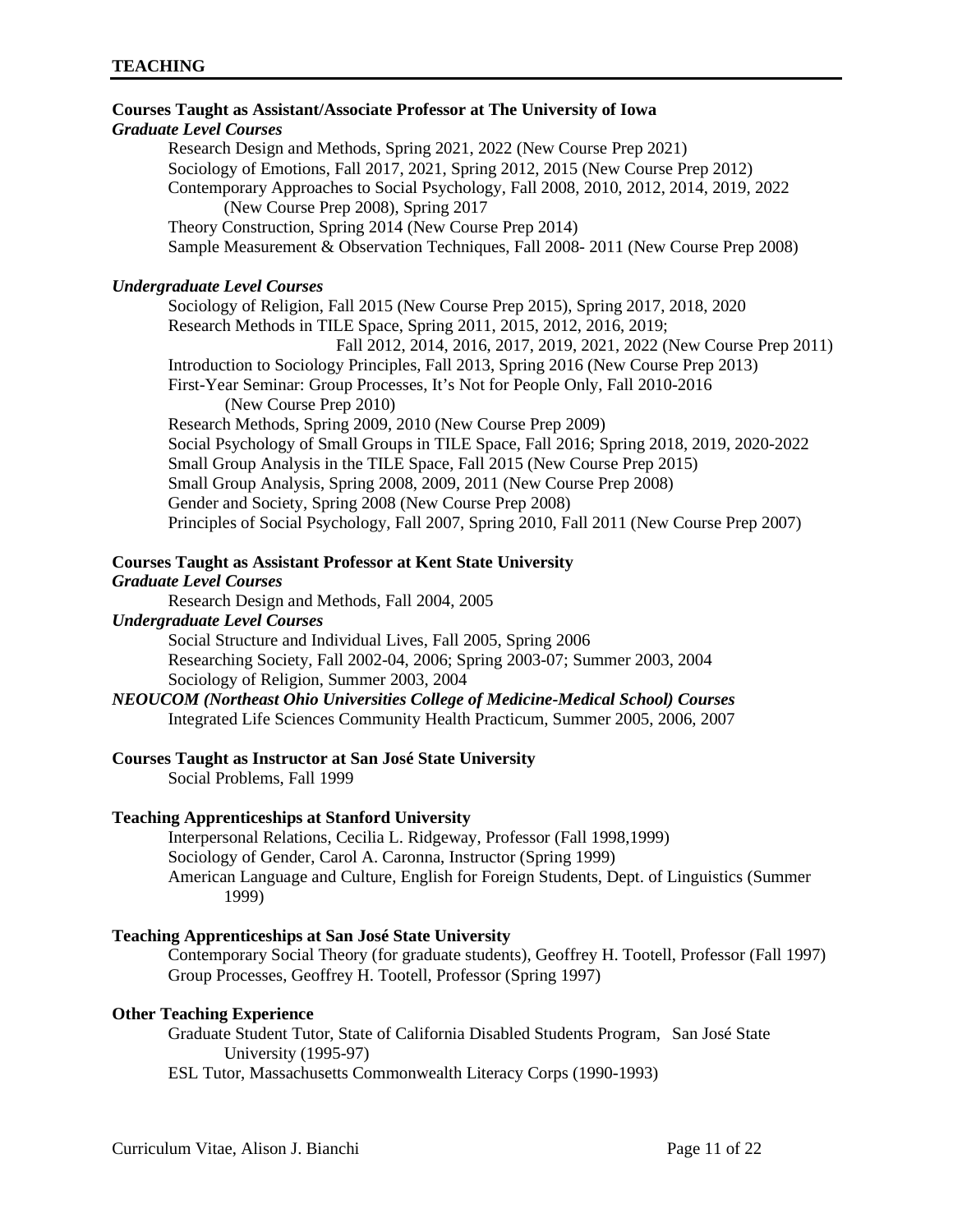# **Thesis Committee Activity**

| <b>Name</b>                                                                                | Role                                               | Outcome        | Employment                                                                                            |  |
|--------------------------------------------------------------------------------------------|----------------------------------------------------|----------------|-------------------------------------------------------------------------------------------------------|--|
| Ph.D. Dissertations                                                                        |                                                    |                |                                                                                                       |  |
| Sociology Department, The University of Iowa                                               |                                                    |                |                                                                                                       |  |
| Lyu, Yujia                                                                                 | Chair                                              | In Progress    |                                                                                                       |  |
| Popovaite, Inga                                                                            | Chair                                              |                | Completed 2021 Visiting Scholar, Kaunas University                                                    |  |
| Biagas, David                                                                              | Chair                                              | Completed 2015 | <b>USDA/NASS</b>                                                                                      |  |
| Verploegh, Miriam                                                                          | Chair                                              | Completed 2015 | Data Analyst, Albuquerque, NM<br>Civilian Police Oversight Agency                                     |  |
| Lancianese, Donna                                                                          | Chair                                              | Completed 2014 | Program Coordinator,<br>Carver College of Medicine, UIowa                                             |  |
| shuster, stef                                                                              | Chair                                              | Completed 2014 | Asst Prof, Michigan State                                                                             |  |
| Campos-Castillo Celeste                                                                    | Chair                                              | Completed 2012 | Assoc Prof, Wisconsin-Milwakee                                                                        |  |
| Navarre-Jackson, Layana                                                                    | Chair                                              | Completed 2011 | Asst Prof, Morningside College                                                                        |  |
| Levchak, Charisse                                                                          | Co-Chair                                           |                | Completed 2013 Asst Prof, Central Connecticut State                                                   |  |
| Boxer, Christie                                                                            | <b>Committee Member</b>                            | Completed 2012 | Assoc Prof, Adrian College                                                                            |  |
| Walker, Mark                                                                               | <b>Committee Member</b>                            | Completed 2015 | Asst Prof, LSU                                                                                        |  |
| Zebing Wu                                                                                  | <b>Committee Member</b>                            | Completed 2015 | Department of Educational Policy and Leadership Studies, College of Education, The University of Iowa |  |
| Counseling Psychology Program, College of Education, The University of Iowa<br>Fall, Kevin | <b>Committee Member</b>                            | Completed 2014 |                                                                                                       |  |
| Department of Computer Science, The University of Iowa                                     |                                                    |                |                                                                                                       |  |
| Mejova, Yelena                                                                             | <b>Committee Member</b>                            | Completed 2012 | Post-Doc, Google-Barcelona                                                                            |  |
| Department of Communications, The University of Iowa<br>Wotipka, Crystal                   | <b>Committee Member</b>                            | Completed 2016 |                                                                                                       |  |
| Department of Social Work, The University of Iowa                                          |                                                    |                |                                                                                                       |  |
| Stensland, Meredith                                                                        | <b>Committee Member</b>                            | Completed 2017 |                                                                                                       |  |
| Vasquez, Matthew L.                                                                        | <b>Committee Member</b>                            |                | Completed 2014 Asst Prof, U Southern Mississippi                                                      |  |
| Liu, Jin Yu                                                                                | <b>Committee Member</b>                            |                | Completed 2012 Asst Prof, Columbia                                                                    |  |
| Department of Sociology, Kent State University                                             |                                                    |                |                                                                                                       |  |
| <b>Committee Member</b><br>Bell, Patricia<br>Completed 2007                                |                                                    |                |                                                                                                       |  |
| <b>Masters Theses</b>                                                                      |                                                    |                |                                                                                                       |  |
| Department of Sociology, The University of Iowa                                            |                                                    |                |                                                                                                       |  |
| Lyu, Yujia                                                                                 | Chair                                              |                | Completed 2019                                                                                        |  |
| Popovaite, Inga                                                                            | Chair                                              |                | Completed 2016                                                                                        |  |
| Ruch, Alexander                                                                            | Chair                                              |                | Completed 2016                                                                                        |  |
| Hanson, Lance                                                                              | Chair                                              |                | Completed 2015                                                                                        |  |
| Novoselova, Olga                                                                           | Chair                                              |                | Completed 2015                                                                                        |  |
| Biagas, David                                                                              | Chair                                              |                | Completed 2010                                                                                        |  |
| Paez-Arellano, Mario                                                                       | <b>Committee Member</b>                            |                |                                                                                                       |  |
|                                                                                            | <b>Committee Member</b>                            |                | In Progress<br>Completed 2022                                                                         |  |
| Soloviov, Viktor                                                                           |                                                    |                |                                                                                                       |  |
| Knipp, Daniel                                                                              | <b>Committee Member</b><br><b>Committee Member</b> |                | Completed 2020<br>Completed 2017                                                                      |  |
| Espy, Hannah                                                                               |                                                    |                |                                                                                                       |  |
| Curriculum Vitae, Alison J. Bianchi                                                        |                                                    |                | Page 12 of 22                                                                                         |  |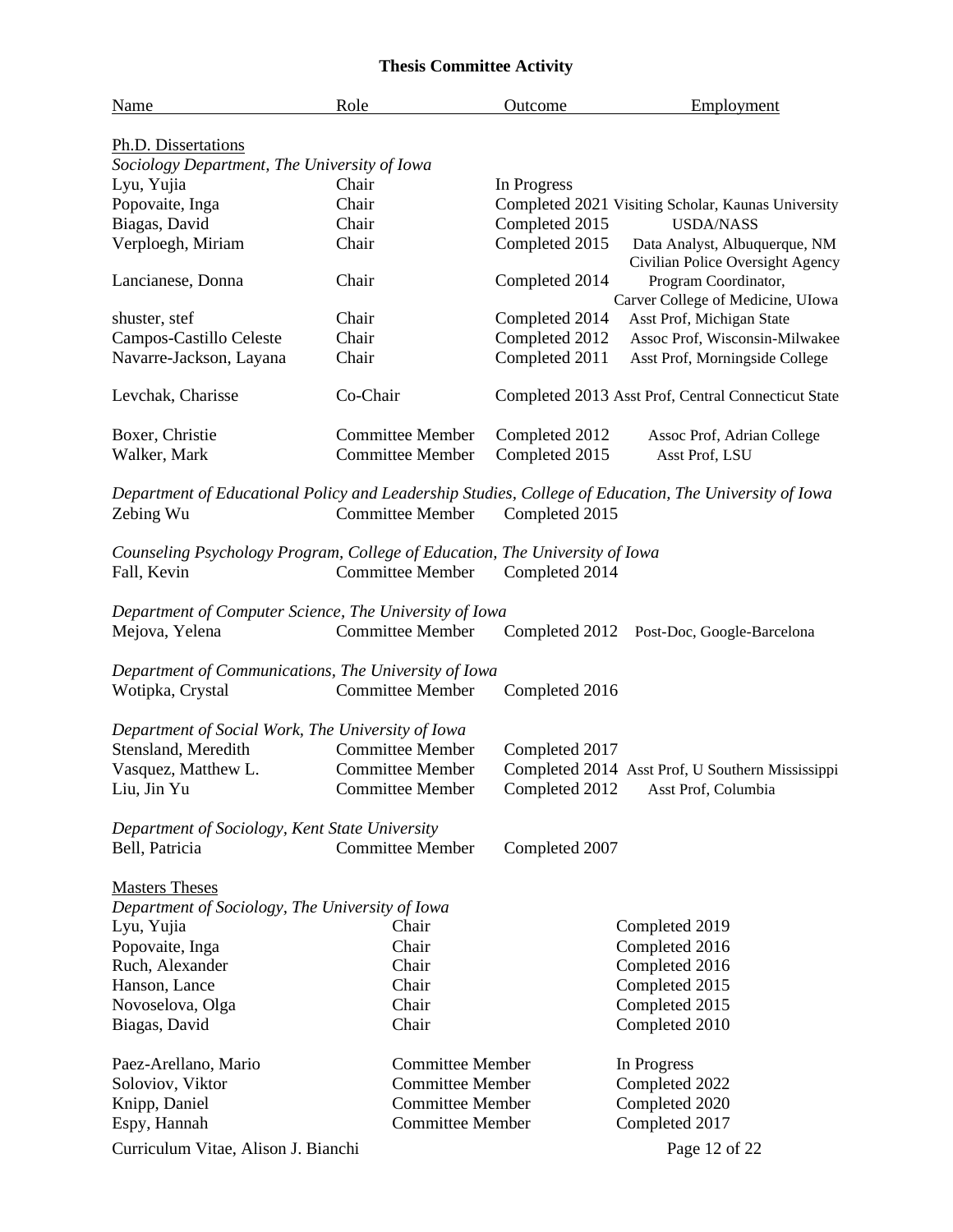| Ferreria, Veronica<br>Rathjen, Daniel |                                                                                  |                         | <b>Committee Member</b><br><b>Committee Member</b>                    | Completed 2012<br>Completed 2011                                                     |  |
|---------------------------------------|----------------------------------------------------------------------------------|-------------------------|-----------------------------------------------------------------------|--------------------------------------------------------------------------------------|--|
| Carter, Khirin                        |                                                                                  |                         | <b>Committee Member</b>                                               | Completed 2010                                                                       |  |
| Cumley, Samantha                      |                                                                                  |                         | <b>Committee Member</b>                                               | Completed 2008                                                                       |  |
| Firat, Rengin                         |                                                                                  |                         | <b>Committee Member</b>                                               | Completed 2009                                                                       |  |
|                                       | Department of Sociology, Kent State University                                   |                         |                                                                       |                                                                                      |  |
| Gallagher, Mary                       |                                                                                  | Chair                   |                                                                       | Completed 2007                                                                       |  |
| Korora, Aaron                         |                                                                                  | Chair                   |                                                                       | Completed 2007                                                                       |  |
| Lancianese, Donna                     |                                                                                  | Chair                   |                                                                       | Completed 2007                                                                       |  |
| Povilavicius, Laurita                 |                                                                                  | Chair                   |                                                                       | Completed 2006                                                                       |  |
| Glavin, Paul                          |                                                                                  | Chair                   |                                                                       | Completed 2005                                                                       |  |
| Feigenbaum, Audrey                    |                                                                                  |                         | <b>Committee Member</b>                                               | Completed 2007                                                                       |  |
| Melamed, David                        |                                                                                  | <b>Committee Member</b> |                                                                       | Completed 2007                                                                       |  |
| Touarti, Christina                    |                                                                                  | <b>Committee Member</b> |                                                                       | Completed 2007                                                                       |  |
| Merolla, David                        |                                                                                  |                         | <b>Committee Member</b>                                               | Completed 2005                                                                       |  |
| Harkness, Sarah                       |                                                                                  |                         | <b>Committee Member</b>                                               | Completed 2005                                                                       |  |
|                                       | Other Departments, Kent State University                                         |                         |                                                                       |                                                                                      |  |
|                                       | Capeles, Belkis (MA/Liberal Studies)                                             | Chair                   |                                                                       | Completed 2004                                                                       |  |
| <b>Undergraduates Supervised</b>      |                                                                                  |                         |                                                                       |                                                                                      |  |
|                                       | Honors Theses, The University of Iowa                                            |                         |                                                                       |                                                                                      |  |
| Bridges, Kyah                         |                                                                                  | Chair                   |                                                                       | Completed 2017                                                                       |  |
| Lundberg, Gustav                      |                                                                                  | Chair                   |                                                                       | Completed 2017                                                                       |  |
| Abernathy, Jered                      |                                                                                  | Chair                   |                                                                       | Completed 2016                                                                       |  |
| Van Loon, Austin                      |                                                                                  | Chair                   |                                                                       | Completed 2016                                                                       |  |
| Morse, MiKayla                        |                                                                                  | Chair                   |                                                                       | Completed 2010                                                                       |  |
|                                       | Honors Theses, Kent State University                                             |                         |                                                                       |                                                                                      |  |
| Steward, Nicole                       |                                                                                  | Chair                   |                                                                       | Completed 2007                                                                       |  |
|                                       | McNair Scholars Program Project, Kent State University                           |                         |                                                                       |                                                                                      |  |
| Dryer, Huldah                         |                                                                                  | Chair                   |                                                                       | Completed 2005                                                                       |  |
|                                       | <b>Graduate Comprehensive Examinations Committees</b>                            |                         |                                                                       |                                                                                      |  |
|                                       | Department of Sociology, The University of Iowa                                  |                         |                                                                       |                                                                                      |  |
|                                       | Social Psychology: 2007-2015, 2018, 2021                                         |                         | Chair (2014, 2015, 2019), Committee Member                            |                                                                                      |  |
| Gender: 2009, 2010, 2011, 2013        |                                                                                  |                         |                                                                       | Chair (Co-2021, 2010, 2011), Committee Member                                        |  |
| Sociology of Mental Health: 2021      |                                                                                  |                         | <b>Committee Member</b>                                               |                                                                                      |  |
|                                       | Department of Social Work, The University of Iowa                                |                         |                                                                       |                                                                                      |  |
| Stensland, Meredith                   |                                                                                  |                         | <b>Committee Member</b>                                               | Completed 2015                                                                       |  |
| Vasquez, Matthew L.                   |                                                                                  |                         | <b>Committee Member</b>                                               | Completed 2012                                                                       |  |
| Liu, Jin Yu                           |                                                                                  |                         | <b>Committee Member</b>                                               | Completed 2010                                                                       |  |
|                                       | <b>Other Contributions to Instructional Programs</b>                             |                         |                                                                       |                                                                                      |  |
| <b>Internal Grants Awarded</b>        |                                                                                  |                         |                                                                       |                                                                                      |  |
| 2007                                  | "Filming Interaction Scenarios for Social Psychology." Instructional Improvement |                         |                                                                       |                                                                                      |  |
|                                       |                                                                                  |                         | Award, Council on Teaching, The University of Iowa. (\$4,000)         |                                                                                      |  |
| 2003-2004                             |                                                                                  |                         | Teacher/Scholars for Junior Faculty Community Grant, Faculty Learning |                                                                                      |  |
|                                       |                                                                                  |                         |                                                                       | Community, Faculty Professional Development Center, Kent State University. (\$3,000) |  |
|                                       |                                                                                  |                         |                                                                       |                                                                                      |  |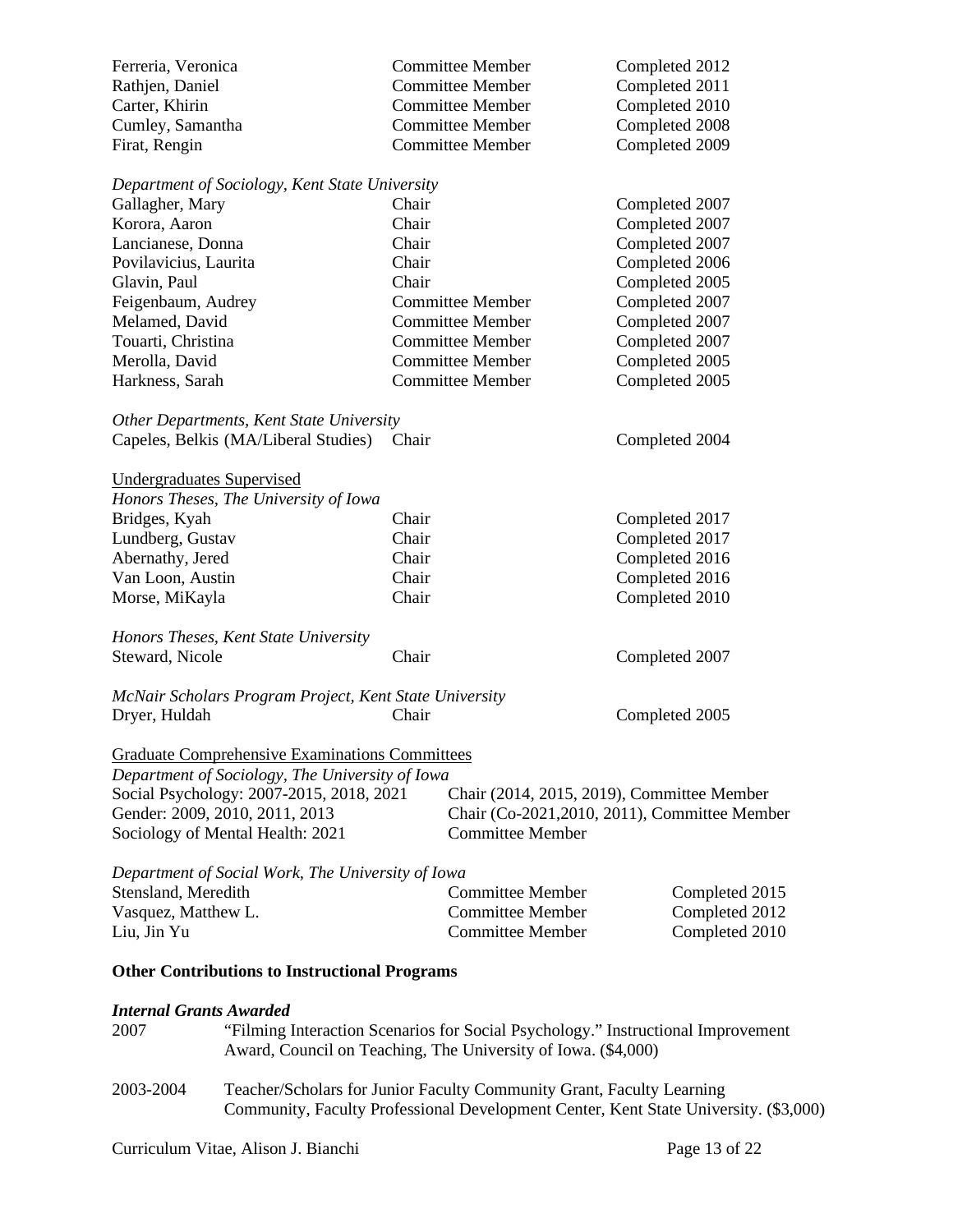#### *Additional Instructional Programs*

| 2021      | Cornerstones for Course Design, University of Iowa Center for Teaching, 4 sessions July.                                                                                                                                                                    |  |  |  |
|-----------|-------------------------------------------------------------------------------------------------------------------------------------------------------------------------------------------------------------------------------------------------------------|--|--|--|
| 2019      | Teaching Collaboratory Fellow, University of Iowa Center for Teaching, Fall Semester.<br>$(\$5,000)$                                                                                                                                                        |  |  |  |
| 2018      | Course Design Institute, University of Iowa Center for Teaching. May 20-23.                                                                                                                                                                                 |  |  |  |
| 2017      | Content Camp, Sociology Division, The Big Ten Alliance (Appointed by The Center for<br>Teaching, The University of Iowa) (\$1,200)                                                                                                                          |  |  |  |
| 2014-2015 | The University of Iowa Digital Course Content Pilot Study (One of 5 Professors Campus-<br>Wide – Application Accepted by University Libraries, Informational Technology Services,<br>Office of Teaching, Learning, and Technology - The University of Iowa) |  |  |  |
| 2011      | Creative Campus Institute, Center for Teaching, The University of Iowa (\$1,000)                                                                                                                                                                            |  |  |  |
| 2010-2012 | TILE Institute Fellow, Center for Teaching, The University of Iowa<br>$(\$5,000$ stipend)                                                                                                                                                                   |  |  |  |
| 2007-2021 | Instructor, URA Program, The Center for the Study of Group Processes, The University<br>of Iowa                                                                                                                                                             |  |  |  |

#### *Teaching Awards*

- 2019 The University of Iowa Collegiate Teaching Award, College of Liberal Arts and Sciences, The University of Iowa
- 2015 Highlighted Professor, Extraordinary Teaching Project, UI Center for Teaching, The University of Iowa, December 30. [http://teach.its.uiowa.edu/resources/extraordinary-teaching-project/group](http://teach.its.uiowa.edu/resources/extraordinary-teaching-project/group-work-strategies-group-processes-expert)[work-strategies-group-processes-expert](http://teach.its.uiowa.edu/resources/extraordinary-teaching-project/group-work-strategies-group-processes-expert)
- 2014 Featured Instructor for In Class Spotlight, "Animals R Us." *Iowa Alumni Magazine*, February. Full Article:<http://www.iowalum.com/magazine/feb14/animals.cfm?page=all>

2017-2021 UI Faculty Who've Made A Difference in Their Lives, The University of Iowa **(over 5 mentions each year)**

- 2014-2016, 2009-2011 UI Faculty Who've Made A Difference in Their Lives, The University of Iowa
- 2007 Honorable Mention, Mentor of the Year (Statewide), Ohio STARS Program
- 2006 Nominee for Distinguished Teaching Award, Kent State University, College of Arts & Sciences
- 2005 Nominee for Distinguished Teaching Award, Kent State University, College of Arts & Sciences
- 2004 Runner-Up for Distinguished Teaching Award, Kent State University, College of Arts & Sciences
- 2003 Nominee for Distinguished Teaching Award, Kent State University, College of Arts & Sciences
- 2005 Honorable Mention, Outstanding Mentor for Graduate Students, Department of Sociology, Kent State University
- 2004 Outstanding Mentor for Graduate Students, Department of Sociology, Kent State University
- 2000 Centennial Award for Outstanding Teaching Assistant, College of Arts & Sciences, Stanford University
- 1999 Cilker Award for Undergraduate Teaching, Department of Sociology, Stanford University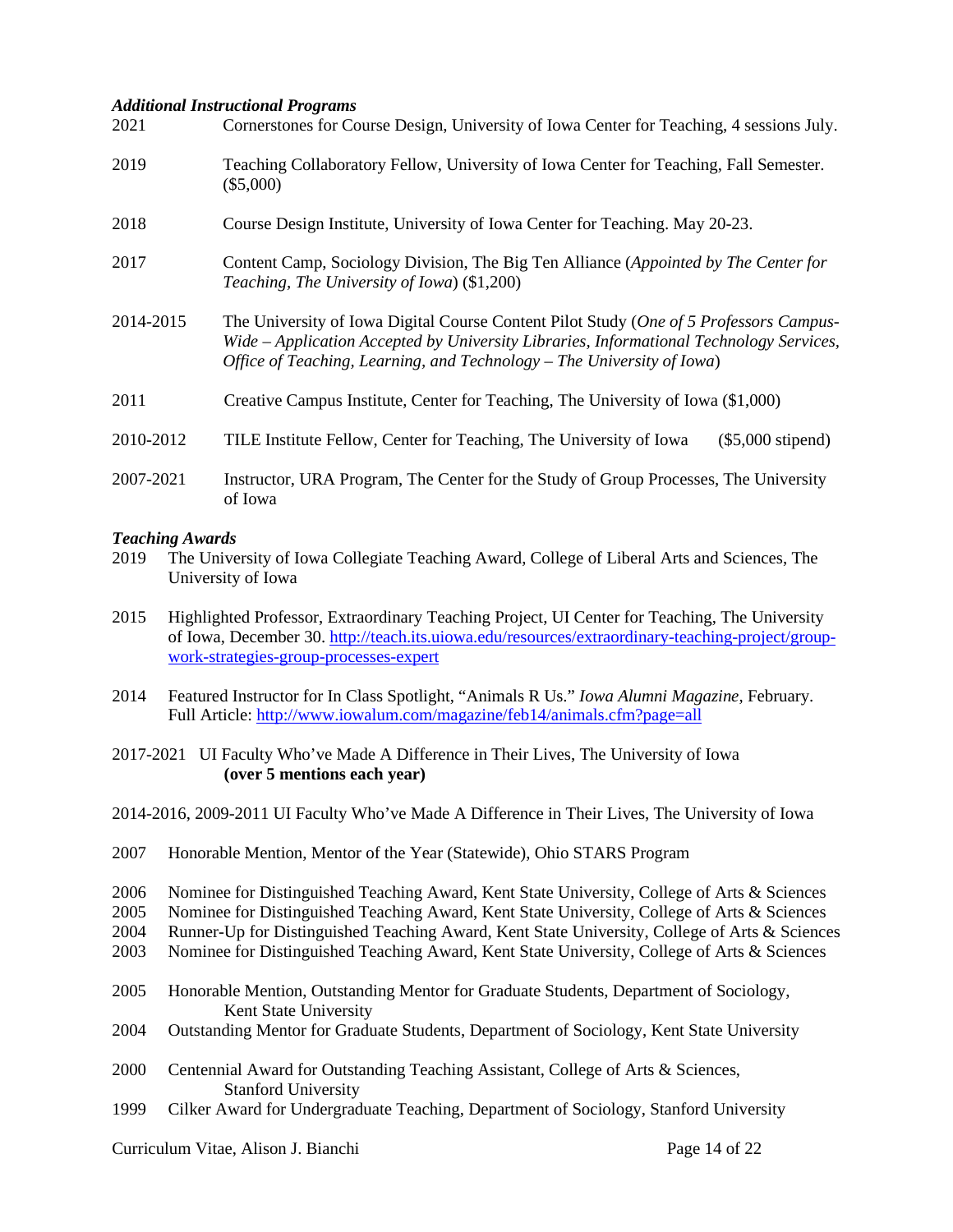#### *Invited Panels on Teaching*

- 2019 Panel, Open Educational Resources, March 4. (*Invited by The University of Iowa Libraries, University of Iowa*).
- 2018 TILE Essentials Guest Speaker, November 5. *(Invited by the Center for Teaching, University of Iowa)*

Open Classroom for Celebrate TILE Days. (Invited by the *Office for Teaching, Learning and Technology, The University of Iowa*). March 26.

- 2017 TILE Essentials Guest Speaker, June 15. *(Invited by the Center for Teaching, University of Iowa)*
- 2016, 2017 Organizer, Facilitator. New Faculty Orientation in the TILE Environment, The University of Iowa, August. (*Appointed by the Dean of the College of Liberal Arts and Sciences, The University of Iowa*).
	- Session I: Active Learning Strategies
	- Session II: Coffee and Conversation
	- Teaching Small Classes
- 2016 Invited Speaker. Panel Event: Religion and Its Impact on Mental Health Outcomes and Infrastructure. Sponsored by the University of Iowa Sociology Club, April  $21<sup>th</sup>$ .
- 2015 Invited Speaker. TILE Five-Year Celebration, September 29<sup>th</sup>. *(Invited by the Center for Teaching, The University of Iowa)*

"Introducing ICON, TILE, and Group Learning – New Faculty Orientation", August 18<sup>th</sup>. (*Invited by the Dean's Office, College of Liberal Arts and Sciences, The University of Iowa*)

TILE Essentials Master Class Invited Speaker, July 16th. *(Invited by the Center for Teaching, The University of Iowa)*

2014 TILE Essentials Guest Speaker, October 17th. *(Invited by the Center for Teaching, The University of Iowa)*

"Introducing ICON and TILE – New Faculty Orientation", August 23rd. (*Invited by the Dean's Office, College of Liberal Arts and Sciences, The University of Iowa*)

TILE Classroom Essentials. Workshop Presenter and Consultant for the Department of Sociology, The University of Northern Iowa. Two-Day Workshop – May  $3<sup>rd</sup>$  and August  $6<sup>th</sup>$ (\$2,500)

Invited Faculty Facilitator. "Global Leadership Starts Here." Conference sponsored by The UI Center for Asian and Pacific Studies (CAPS), Office of the Vice President for Student Life, International Programs, Center for Teaching, Honors at Iowa, Tippie College of Business, College of Liberal Arts & Sciences. February 22<sup>nd</sup> at UIowa.

- 2013 World Canvass for International Programs (invited interviewee for television show panel), Hawkeye Network (KRUI-FM) *(Invited by The Center for Teaching, The University of Iowa)*, December 6<sup>th</sup>. Audio at:<http://www.prx.org/pieces/107791>
- 2011 Bianchi, Alison J. "Teaching that 'Boring, Challenging, Required' Class: How to Use the TILE Classroom Environment to Awaken Student Learning and Instructor Creativity . " National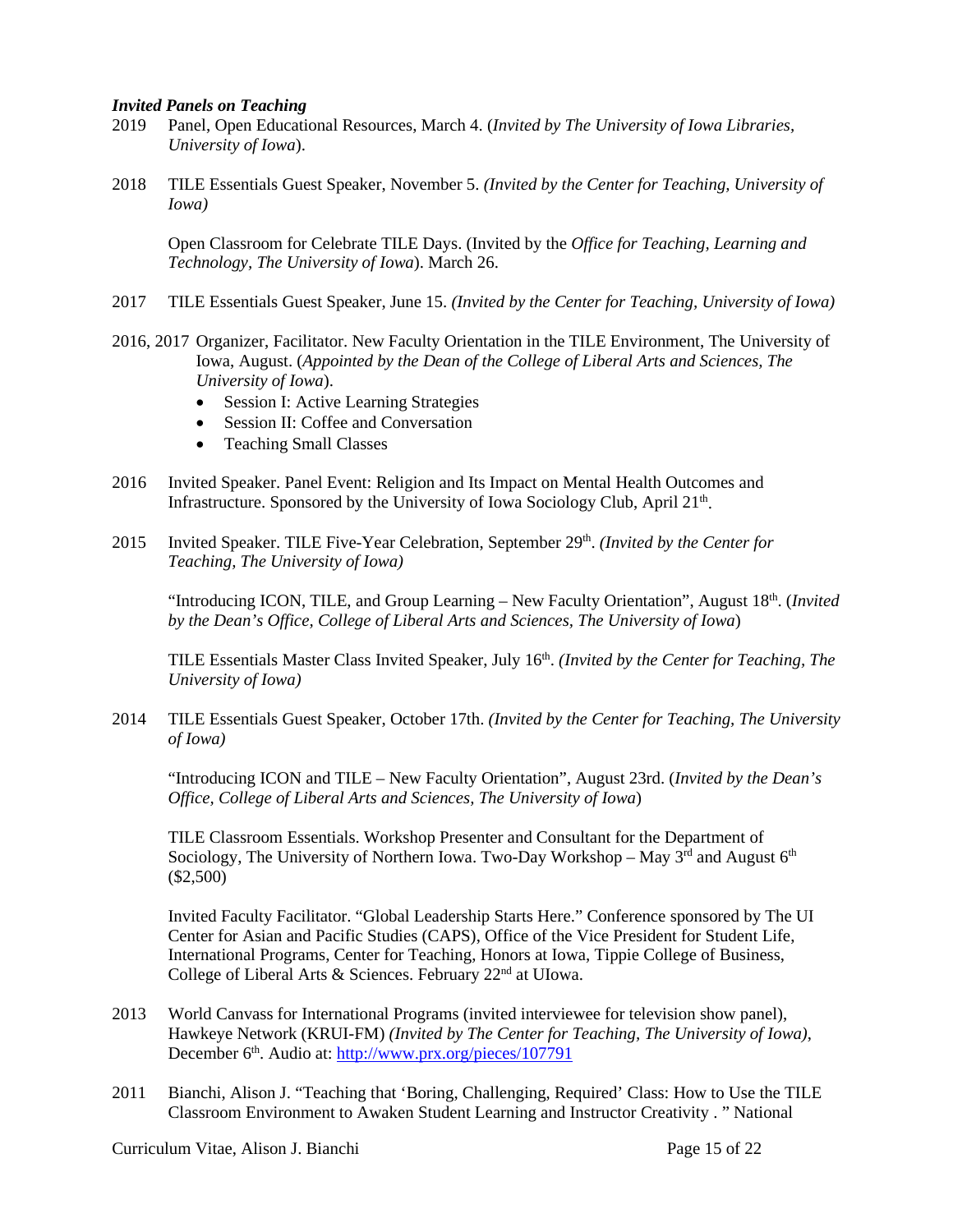Forum on Improving Undergraduate Education through Active Learning Spaces. University of Minnesota, Minneapolis, MN. August 5*. (Invited to Represent The University of Iowa by the Office of the Provost)*

Bianchi, Alison J. "Presentation of TILE Classroom."

- Accounting Summit, The University of Iowa, February 17, 2012 *(Invited by The Center for Teaching and Accounting Division of the Tippie Business School, The University of Iowa)*
- TILE Institute IV, The University of Iowa, October 15, 2011*. (Invited by The Center for Teaching, The University of Iowa)*
- Dean's Advisory Council, The University of Iowa, September 8, 2011. *(Invited by The Office of the Dean, College of Liberal Arts & Sciences, The University of Iowa)*
- Council of Deans, The University of Iowa, March 30, 2011. *(Invited by The Office of the Provost, The University of Iowa)*
- TILE Institute III, The University of Iowa, March 24, 2011. *(Invited by The Center for Teaching, The University of Iowa)*
- 2010 Bianchi, Alison J., Lyndsay A. Harshman, Perry N. Motsegood, Naeda E. Erickson, Raquel L. Baker, Si-Chi Chin, Anne M. Gannaway, Katherine Massoth, and Derek Gottlieb. "A Lunch Workshop for High School Students: Envisioning Higher Education." 11<sup>th</sup> Annual Jakobsen Conference, University of Iowa, March 27.
- 2004 Wellin, Christopher, Alison J. Bianchi, Carol A. Caronna, and Kecia Johnson. "Career Workshop: Making the Most of Post-Doctoral Positions." Career Workshop Session, ASA, San Francisco, CA.

# *Refereed Teaching Presentations*

- 2006 Bianchi, Alison J. "Teaching the Dreaded Data Analysis Course: New Techniques from the Sociology World." University Teaching Council Conference, Kent State University, Kent, OH.
- 2005 Bianchi, Alison J. "Learning the Language of Research Methods." University Teaching Council Conference, Kent State University, Kent, OH.
- 2004 Horvath, Virginia, Alison J. Bianchi, Violet Dutcher, Tina Kandakai, Molly Lindner, Laurie Moses Hines, Kimberly Peer, Steven Riechman, David Tuthill, Kathleen Walker, Sarah Wilcox and Esook Yoon. "Starbucks, Sheetz, e-Bay, and School: Engaging Today's Students." Annual Lilly West Conference, Pomona, CA.
- 2003 Bianchi, Alison J. "Distance Learning via the Web: A Joint Kent State University and Towson University Project." University Teaching Council Conference, Kent State University, Kent, OH.

# *Guest Lectures*

- 2015 Bianchi, Alison J. "Ethnicity and Skin Tone: An Expectation States Approach." Sociology 7820: Graduate Seminar on Selected Topics in Stratification; Status, Value and Inequality. Department of Sociology, The University of Iowa, February 3.
- 2009 Bianchi, Alison J. "Group Work: The Good, The Bad, and How to Fix the Bad." Sociology 382: Graduate Seminar in Teaching Sociology. The University of Iowa, March 12.

Bianchi, Alison J. "The Secret and Self-Fulfilling Expectations." Sociology 182: Selected Topics in Sociology: Self-Help Books in American Society. The University of Iowa, March 24.

2008 Bianchi, Alison J. "The Secret and Self-Fulfilling Expectations." Sociology 182: Selected Topics in Sociology: Self-Help Books in American Society. The University of Iowa, April 14.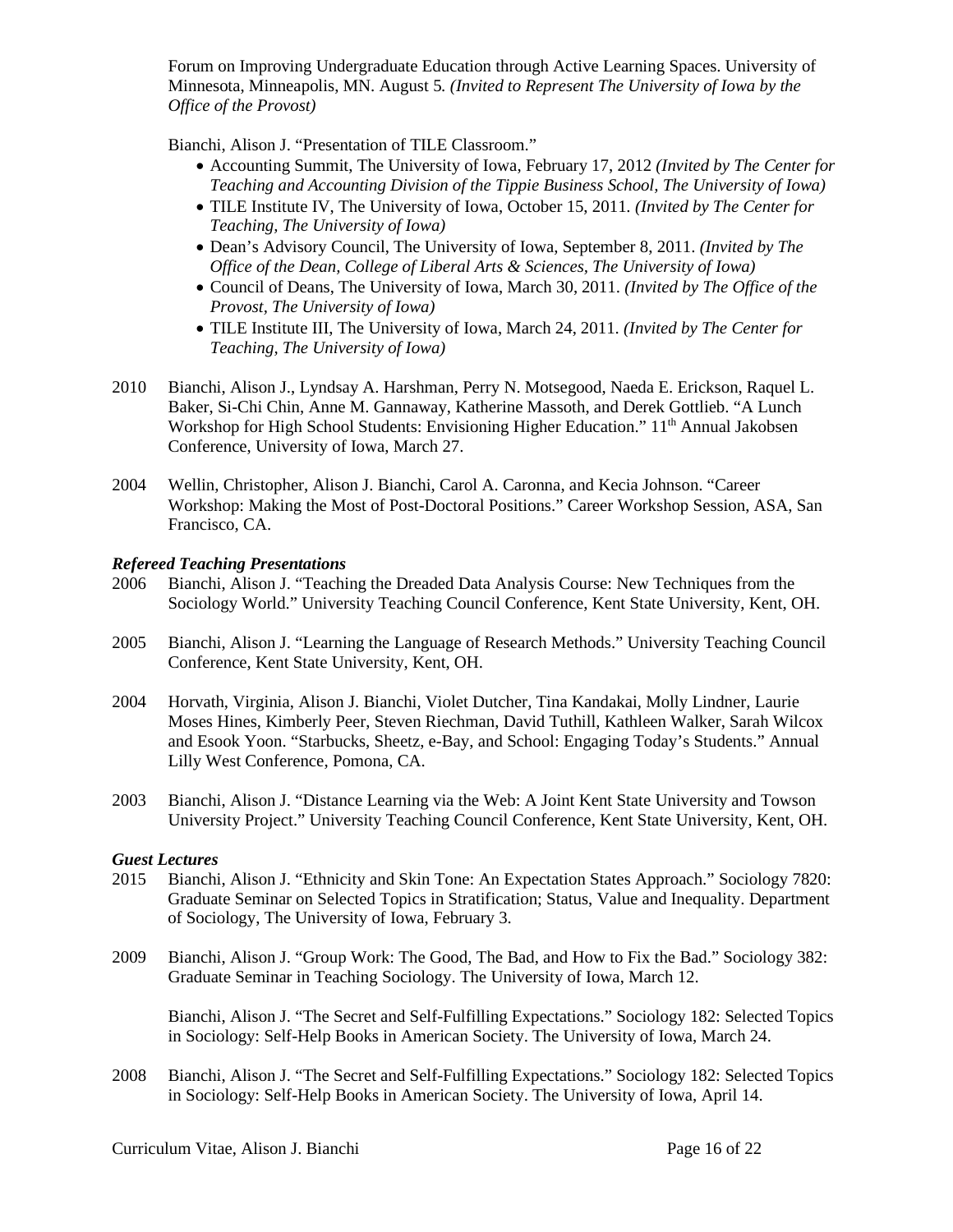#### **Service to the Department**

#### *Service for The University of Iowa, Department of Sociology*

| <i>Executive Committee</i> |       |
|----------------------------|-------|
| 2019-2020                  | Chair |

| 2018-2020  | Elected Member |
|------------|----------------|
| $\sqrt{2}$ |                |

2011-2013 Elected Member

#### *The Center for the Study of Group Processes*

- 2014-2022 Director
- 2007-2011 Associate Director
- 2008-2011 Laboratory Director, Socio-Physiological Instrumentation Laboratory

#### *AKD Sociology Honor Society*

2008-2017 Advisor, Alpha Kappa Delta Honor Society (AKD)

#### *Comprehensive Exam Committees*

- 2021 New Exam Gender and Social Interaction (Co-Chair); New Exam Sociology of Mental Health (Committee Member)
- 2007-2014, 2018-2021 Social Psychology Comprehensive/Area Exam Committee (Chair 2014(2), 2018, 2019)

| 2010-2013 | Gender Comprehensive/Area Exam Committee (Co-Chair 2021, Chair, |
|-----------|-----------------------------------------------------------------|
|           | Fall 2010, Spring 2011)                                         |
|           |                                                                 |

2014-2015 INVITED: Social Psychology Comprehensive Exam Committee, Department of Sociology, University of Albany (for PhD Candidate John Martinez)

## *Recruitment Committees*

| 2017       | <b>Assistant Professor, Computational Social Science Position</b>                       |
|------------|-----------------------------------------------------------------------------------------|
| 2011       | Assistant Professor, Criminology Position; Assistant Professor, Stratification Position |
| 2008, 2010 | Assistant/Associate Professor Social Psychology Position                                |

# *General Committees*

2007-2011, 2014-2017, 2020-2021 Computer Committee (Chair, 2009-11, 2014-2017, Chair Spring 2021) 2009-2010, 2011-2012, 2016-2017, 2020-2022 Awards Committee (Chair, Spring 2021, 2022) 2016-2017, 2019, 2020 Communications Committee 2007-2008, 2014-2016 Colloquia/Theory Workshop and Brown Bag Committee 2013-2015 Graduate Admissions Committee 2010-2011 Graduate Studies Committee

# *Service for Kent State University, Department of Sociology*

| 2002-2007 | <b>Small Group Experimental Laboratory Committee</b>                            |
|-----------|---------------------------------------------------------------------------------|
| 2006-2007 | Graduate Education Committee (Elected)                                          |
| 2006      | <b>Statistics Assessment Committee</b>                                          |
| 2004-2006 | <b>Faculty Advisory Committee (Elected)</b>                                     |
| 2004-2005 | Chair Search and Senior Faculty Search Committees (Elected)                     |
| 2005      | Spring Semester Chair, Research Methods Comprehensive Exam Committee, Joint PhD |
|           | Program (with the University of Akron)                                          |
| 2004-2005 | Research Methods Comprehensive Exam Committee, Joint PhD Program (with the      |
|           | University of Akron)                                                            |
| 2002-2005 | Chair, Colloquia Committee                                                      |

Curriculum Vitae, Alison J. Bianchi Page 17 of 22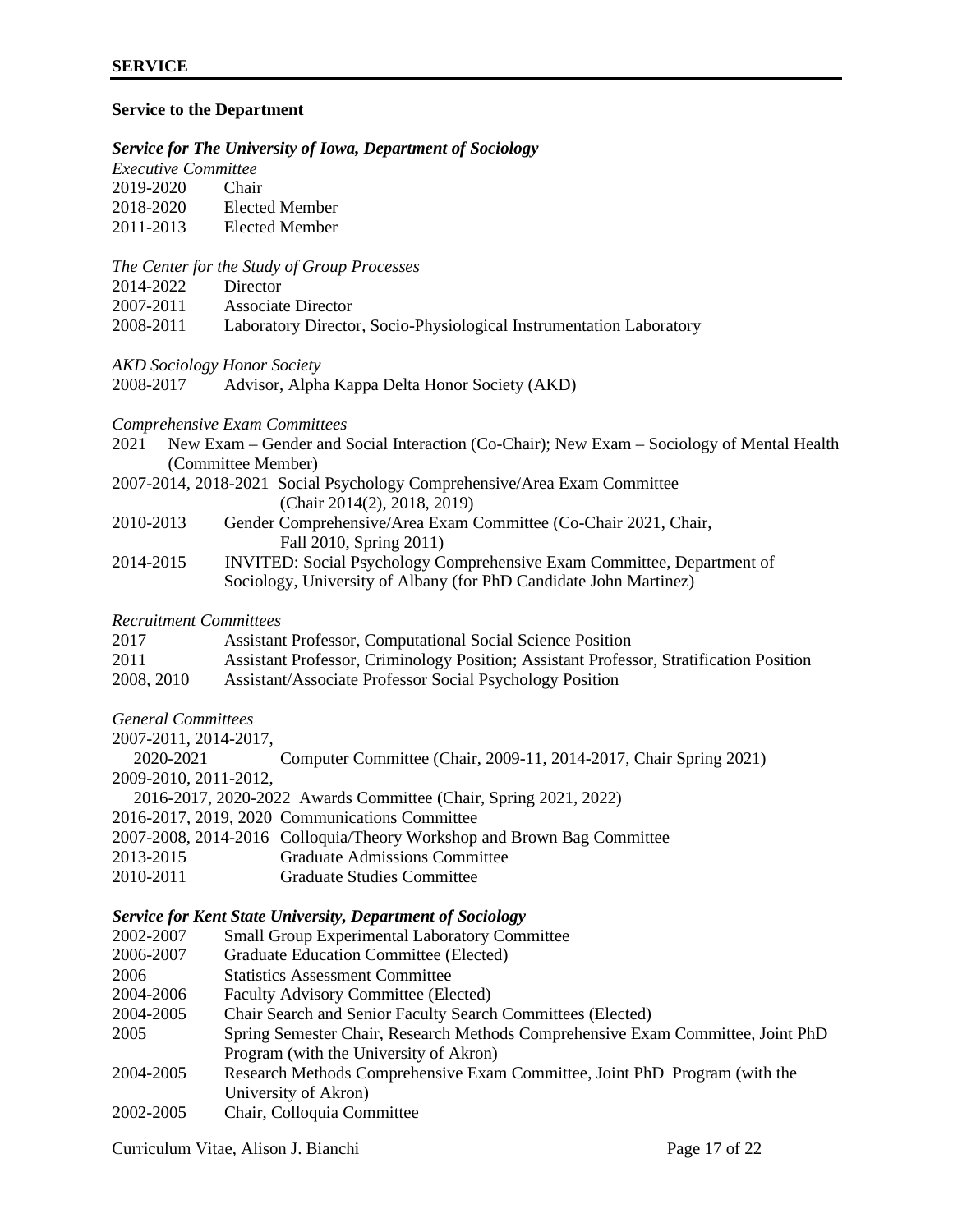# **Service to the University**

# *Service for The University of Iowa*

| 2021-2023 | <b>CLAS Undergraduate Scholarship Committee</b>                           |
|-----------|---------------------------------------------------------------------------|
| 2018-2019 | Faculty Representative for Sociology, Faculty Assembly                    |
| Fall 2017 | <b>CLAS General Education Curriculum Committee, Member</b>                |
| Fall 2017 | <b>Convocation Ceremonies, Faculty</b>                                    |
| 2015-2017 | CLAS Dean's Task Force on New Faculty Orientation, Chair                  |
| 2014-2017 | <b>Institutional Review Board Advisory Committee</b>                      |
| 2011-2014 | <b>CLAS Undergraduate Scholarship Committee</b>                           |
| 2007-2012 | Faculty Judge, James F. Jacobsen Graduate Conference                      |
| 2008      | Reviewer, James D. Robertson Scholarship for Junior Honors Student in the |
|           | Social Sciences                                                           |
|           |                                                                           |

# *Service for Kent State University*

| 2006-2007 | Alternate, University Research Council (Appointed by Faculty Senate)            |
|-----------|---------------------------------------------------------------------------------|
| 2005-2007 | Admissions Committee for BS/MD Program, North East Ohio Universities College of |
|           | Medicine and Pharmacy                                                           |
| 2003-2005 | Sociology Department Representative, AAUP Council (Elected)                     |
| 2003-2004 | Reviewer for Ohio Board of Regents Research Challenge Grant Program,            |
|           | Research and Graduate Studies Division                                          |
| 2004      | Reviewer for Research and Creative Activity Leave Grants Program,               |
|           | Research and Graduate Studies Division                                          |
|           |                                                                                 |

# *Service during Graduate School (at both Stanford and San José State Universities)*

| 2000-2001 | Graduate Student Representative, Curriculum, Enrollment, and Subjects Committee, |
|-----------|----------------------------------------------------------------------------------|
|           | Department of Sociology, Stanford University                                     |
| 1999-2000 | Undergraduate Studies Committee, Graduate Student Representative,                |
|           | Department of Sociology, Stanford University                                     |
| 1995-1998 | Associated Students Graduate Studies and Research Committee, San José State      |
|           | University                                                                       |
| 1995-1997 | Associated Students Multi-Ethnic and Cultural Committee, San José State          |
|           | University                                                                       |
|           |                                                                                  |

# **Service to Profession of Sociology**

# *National Science Foundation*

| 2017-2020                                 | Sociology Doctoral Dissertation Improvement Award Advisory Panel |
|-------------------------------------------|------------------------------------------------------------------|
| 2021                                      | SBE Postdoctoral Research Fellowships Program Advisory Panel     |
| $\sim$ $\sim$ $\sim$ $\sim$ $\sim$ $\sim$ |                                                                  |

# *IC42 – Social Psychology Section, International Sociological Association*

- 2018-2023 President (Elected Section Officer)
- 2010-2018 Secretary/Treasurer (Elected Section Officer)
- 2015-2018 Newsletter Editor
- 2018 Session Organizer: RC42-Group Processes, Annual Meeting of the International Sociological Association, Toronto, Canada
- 2016 Session Organizer: RC42-Group Processes, Annual Meeting of the International Sociological Association, Vienna, Austria

# *American Sociological Association*

2013-2015 ASA Outstanding Dissertation Award Committee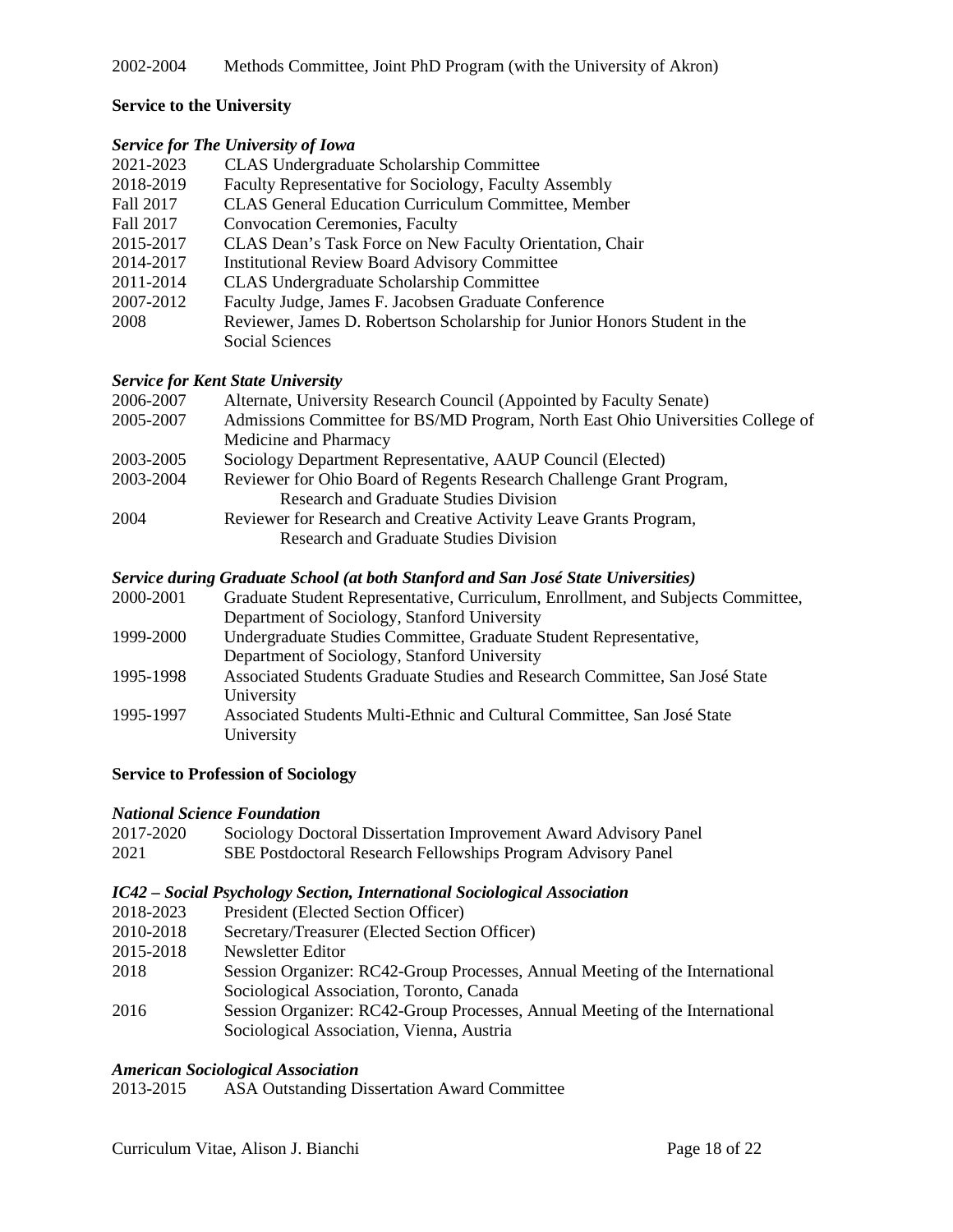# *Social Psychology Section – American Sociological Association*

| 2017      | Chair, Graduate Student Investigator Award Committee                             |
|-----------|----------------------------------------------------------------------------------|
| 2016      | Session Organizer (Invited by ASA President) Regular Session of Group Processes, |
|           | Seattle, WA                                                                      |
| 2015-2016 | <b>Chair, Nominations Committee</b>                                              |
| 2012-2015 | Section Officer, Council Member (Elected)                                        |
| 2014-2015 | <b>Nominations Committee</b>                                                     |
| 2013-2014 | Cooley Mead Award Committee                                                      |
| 2011      | Session Organizer (Invited by ASA President) Regular Session of Group Processes, |
|           | Chicago, IL                                                                      |
| 2006      | Session Presider, Regular Session, Annual Meeting, Montréal, Canada              |
| 2005      | Session Presider, Roundtables, Annual Meeting, Philadelphia, PA                  |
| 2004      | Session Presider, Roundtables, Annual Meeting, San Francisco, CA                 |
| 2003-2004 | <b>Nominations Committee</b>                                                     |
| 2001-2002 | Professional Affairs Committee                                                   |

#### *Sociology of Emotions Section – American Sociological Association*

- 2020-2021 Past President (Elected Section Officer)
- 2020-2021 Chair, Nominations Committee
- 2019-2020 President (Elected Section Officer)
- 2018-2019 President-Elect (Elected Section Officer)
- 2010-2013 Council Member (Elected Section Officer)
- 2010-2013 Nominations Committee
- 2009-2010 Chair, Lifetime Achievement Award Committee
- 2008-2009 Chair, Membership Committee
- 2007-2008 Outstanding Graduate Student Paper Award Committee
- 2005-2007 Publications Committee
- 2004-2005 Section Officer (Newsletter Editor)
- 2003 Session Presider, Roundtables, Annual Meeting, Atlanta, GA

#### *Theory Section –American Sociological Association*

2007-2008 Shils-Coleman Award Committee

2005 Organizer, Refereed Roundtables, Annual Meeting, Philadelphia, PA

#### *Mathematical Sociology Section –American Sociological Association*

- 2021 Outstanding Recent Article Contribution Award Committee
- 2019 Outstanding Recent Book Contribution Award Committee
- 2017 Session Organizer and Presider, Open Topic, ASA Annual Meeting, Montréal, CA
- 2010-2013 Section Officer, Council Member (Elected)
- 2010-2012 Nominations Committee
- 2010-2012,
- 2016 Outstanding Graduate Student Paper Award Committee (Chair 2012)
- 2007-2008 Section Officer (Newsletter Co-Editor)
- 2004-2005 Special Committee on Dissertation Award

#### *Group Processes National Conference*

- 2018 Organizer of Panel, "Remembrance of Buzz: A Few Words for One of the Greats." Philadephia, Pennsylvania, August 10.
- 2006 Co-organizer with Will Kalkhoff, 18<sup>th</sup> Annual Group Processes Conference, Montréal, Canada (http://dept.kent.edu/sociology/gpconf/index.htm)

# *Midwestern Sociological Society*

- 2016 Co-organizer with Robert Shelly, 12<sup>th</sup> Group Processes Annual Mini-Conference, Chicago, IL
- 2010 Co-organizer with Robert Shelly, 6<sup>th</sup> Group Processes Annual Mini-Conference, Chicago, IL
- 2009 Organizer, 5<sup>th</sup> Group Processes Annual Mini-Conference, Des Moines, IA

Curriculum Vitae, Alison J. Bianchi Page 19 of 22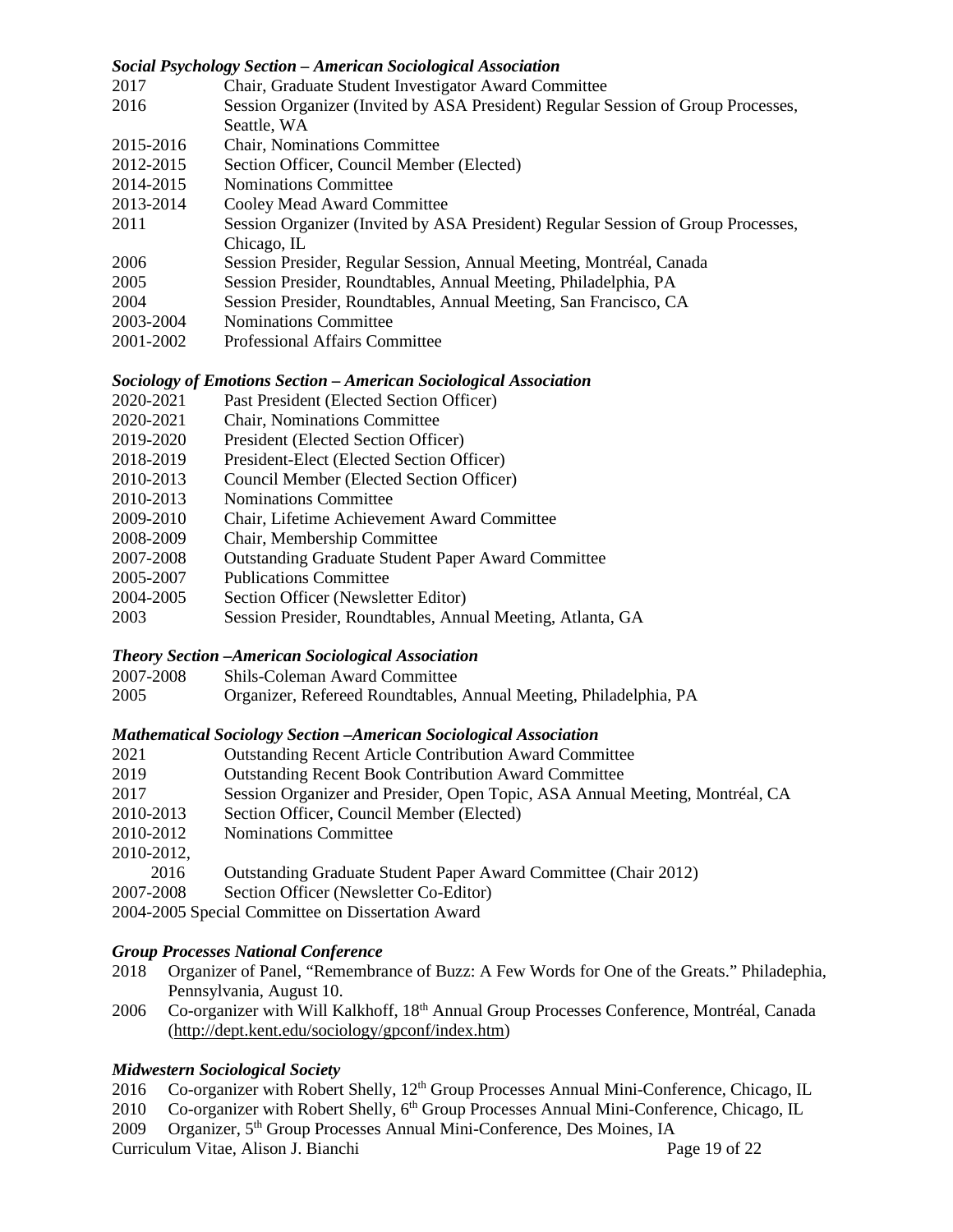# *North Central Sociological Association*

2007 Co-organizer with Lisa Troyer,  $3<sup>rd</sup>$  Group Processes Annual Mini-Conference, Chicago, IL

2005 Co-organizer with Robert Shelly, 1<sup>st</sup> Group Processes Annual Mini-Conference, Pittsburg, PA

#### *Southern Sociological Society*

2015 Co-organizer with Jessica Collett, 11<sup>th</sup> Group Processes Annual Mini-Conference, New Orleans, LA 2014 Co-organizer with Jessica Collett, 10<sup>th</sup> Group Processes Annual Mini-Conference, Charlotte, NC

#### *West Coast Small Group Processes Conference*

1999 Co-organizer with Geoffrey H. Tootell, Stanford University

1998 Co-organizer with Elisa J. Bienenstock and Cecilia L. Ridgeway, Stanford University

# *Reviewing and Editorship*

|           | 2019-2022, 2014-2017 Editorial Board, American Sociological Review                          |
|-----------|---------------------------------------------------------------------------------------------|
| 2015      | Chair, Task Force on Experimental Methods Review, American Sociological Review              |
| 2010-2013 | Co-Editor, Social Psychology and Family Section, Sociology Compass                          |
| 2012-2015 | Sage Publications Advisory Board                                                            |
| 2009-2011 | Editorial Board, Social Psychology Quarterly                                                |
| 2007-2011 | Deputy Editor, Current Research in Social Psychology                                        |
| 2007      | Co-Editor with Robert Shelly, Special Edition: Group Processes,                             |
|           | Sociological Focus 40:2: May 2007, Journal of the North Central Sociological<br>Association |
|           |                                                                                             |

# *Ad Hoc Review List by Year*

- *2022: Social Psychology Quarterly*
- *2021: Social Psychology Quarterly, Social Forces, National Science Foundation*
- *2020: American Behavioral Scientist, The American Journal of Sociology, American Sociological Review (2), Frontiers in Sociology, Poetics*

# *2019: Social Forces*

- *2018: American Sociological Review (3), Social Forces (2), European Sociological Review*
- *2017: American Sociological Review (2), Social Forces (2), Social Psychology Quarterly, TESS (Proposal for Time-Sharing Experiments for the Social Sciences, NSF), Social Science Research*
- *2016: American Sociological Review (4), The American Journal of Sociology, Social Forces, Sociological Perspectives, Social Psychology Quarterly, Sage Publications, Worth Publishers, W. W. Norton Publishers*
- *2015: Business and Society, US Army Research Laboratory Social Sciences Program, American Sociological Review (5), The American Journal of Sociology (2), Social Forces, Social Psychology Quarterly (3), Sociology Compass, Worth Publishers: MacMillan Learning (3 chapters), Work and Occupations*
- *2014: American Sociological Review (4), The American Journal of Sociology (2), Social Forces (4), Social Psychology Quarterly, Social Science Research (4), Sociological Methods and Research, Oxford University Press, Cengage Press, Sage Publications*
- Curriculum Vitae, Alison J. Bianchi Page 20 of 22 *2013: Social Psychology Quarterly (5), American Sociological Review (4), Social Forces (4), National Science Foundation (2), Sociological Methods and Research, Sociological Theory, Sociological*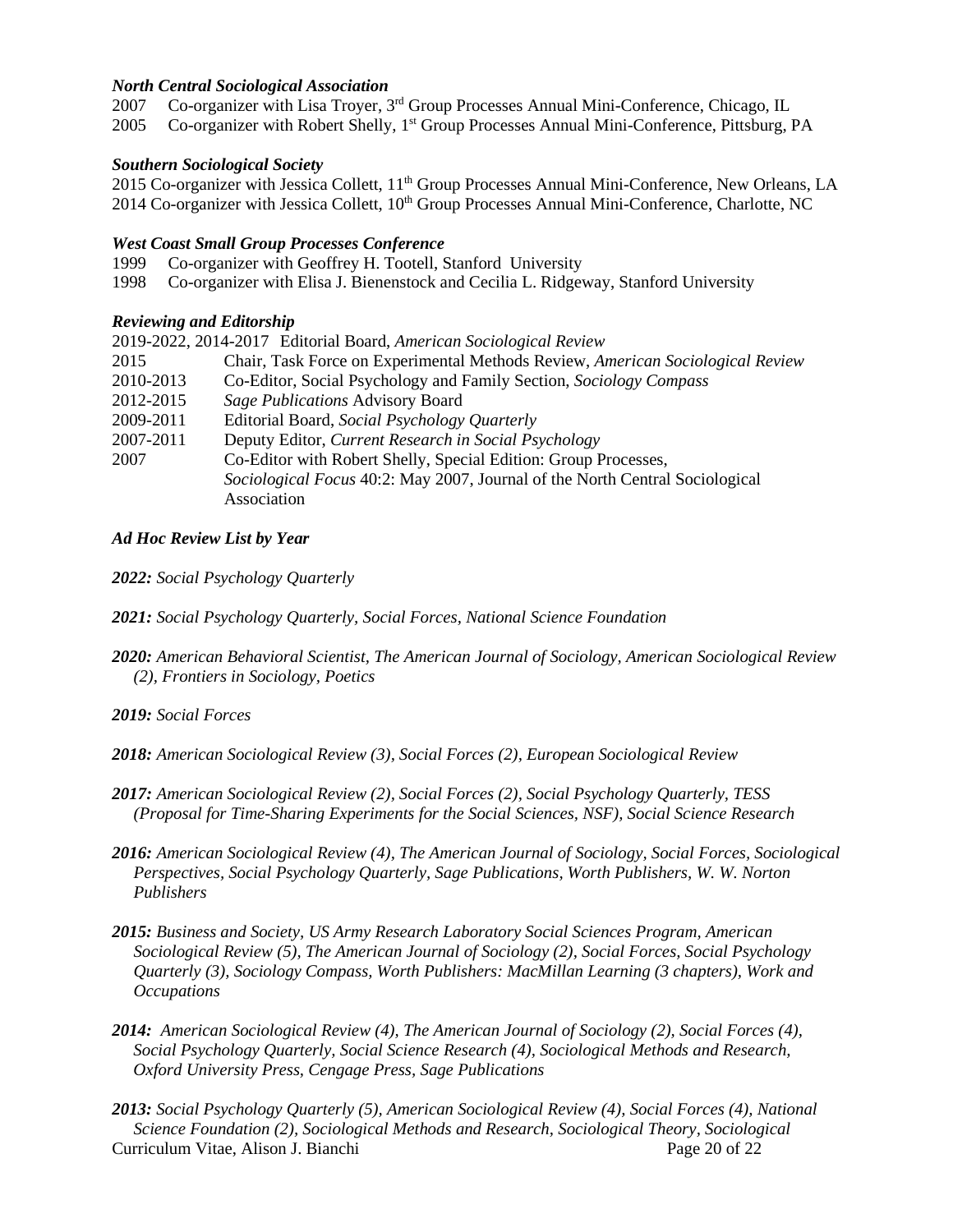*Perspectives, Oxford University Press (2), Cengage Press*

- *2012: Social Psychology Quarterly (4), The American Journal of Sociology (2), National Science Foundation (2), Sociological Theory (2), Organization Science (2), Sage Publications, The Sociological Quarterly, Social Forces*
- *2011: Social Psychology Quarterly (3), National Science Foundation, Social Forces (2), Sociological Theory (2), Sociological Methodology, Social Science Research (2)*
- *2010: Social Psychology Quarterly, The American Journal of Sociology, Sociological Theory, Current Research in Social Psychology (CRISP), Group Processes & Interpersonal Relations, NSF: Time Sharing Experiments for the Social Sciences Program*
- *After 8/2009: Social Psychology Quarterly, National Science Foundation, British Journal of Sociology, Sociological Focus*

*Prior to 8/2009: American Sociological Review*, *The American Journal of Sociology*, *National Science Foundation, Social Psychology Quarterly, Social Science Research, Child Development, Current Research in Social Psychology, Sociological Perspectives, Sociological Focus, Sociological Compass, Research in Social Stratification and Mobility, Stanford University Press, Elsevier Press, Guilford Press, Roxbury Press*

# **Media Contributions**

2021 Bianchi, Alison, Alan Diehl (Moderator, Inter-Religious Council of Linn County), Reverend Dr. Jan Schnell (Assistant Professor of Liturgics, Wartburg Theological Seminary), Jeff VanDerWerff (Professor of American Government and Public Life, Northwestern College) Panel Topic: "Has Politics Become a Secular Religion?" Television Broadcast for KCRG-ABC-Cedar Rapids "Ethical Perspectives on the News". Air date: May 30. <https://youtu.be/5pROaY70jyc>

Bianchi, Alison, Alan Diehl (Moderator, Inter-Religious Council of Linn County), Scott Olson (Skogman Realty Commercial Broker, Cedar Rapids), Carrie Albaugh (Manager, Frontier Coop, Cedar Rapids)

Panel Topic: "The Future of Work Post-COVID", Television Broadcast for KCRG-ABC-Cedar Rapids "Ethical Perspectives on the News". Air date: March 7. <https://youtu.be/Xvatrx9JoCg>

2019 Bianchi, Alison, Alan Diehl (Moderator, Inter-Religious Council of Linn County), Craig Brown (Associate Pastor, First Lutheran Church, Cedar Rapids), Peter Jauhiainen (Professor of Religion, Kirkwood Community College).

Panel Topic: "Is American Becoming Less Religious?", Television Broadcast for KCRG-ABC-Cedar Rapids "Ethical Perspectives on the News". Air date: October 8. <https://www.youtube.com/watch?v=xJ3DJNk-m2g&t=1473s>

2017 Bianchi, Alison. "Is It a Family Heirloom or Clutter? Getting Things and Getting Rid of Them." Talk of Iowa, Iowa Public Radio. Air Date: December 5. <http://iowapublicradio.org/post/it-family-heirloom-or-clutter-getting-things-and-getting-rid-them>

Bianchi, Alison, Craig VanSandt (W. Wilson Chair in Ethics, UNI), Phoebe Trepp (Executive Director, Willis Dady Emergency Shelter), Jon Solow (Professor of Economics, UIowa). Panel Topic: "Universal Basic Income", Television Broadcast for KCRG-ABC-Cedar Rapids "Ethical Perspectives on the News". Air date: January 29. [https://www.youtube.com/watch?v=q1pJz89H3Vc&t=1s.](https://www.youtube.com/watch?v=q1pJz89H3Vc&t=1s)

Curriculum Vitae, Alison J. Bianchi Page 21 of 22 2015 Bianchi, Alison, LaSheila Yates (Executive Director of the Cedar Rapids Civil Rights